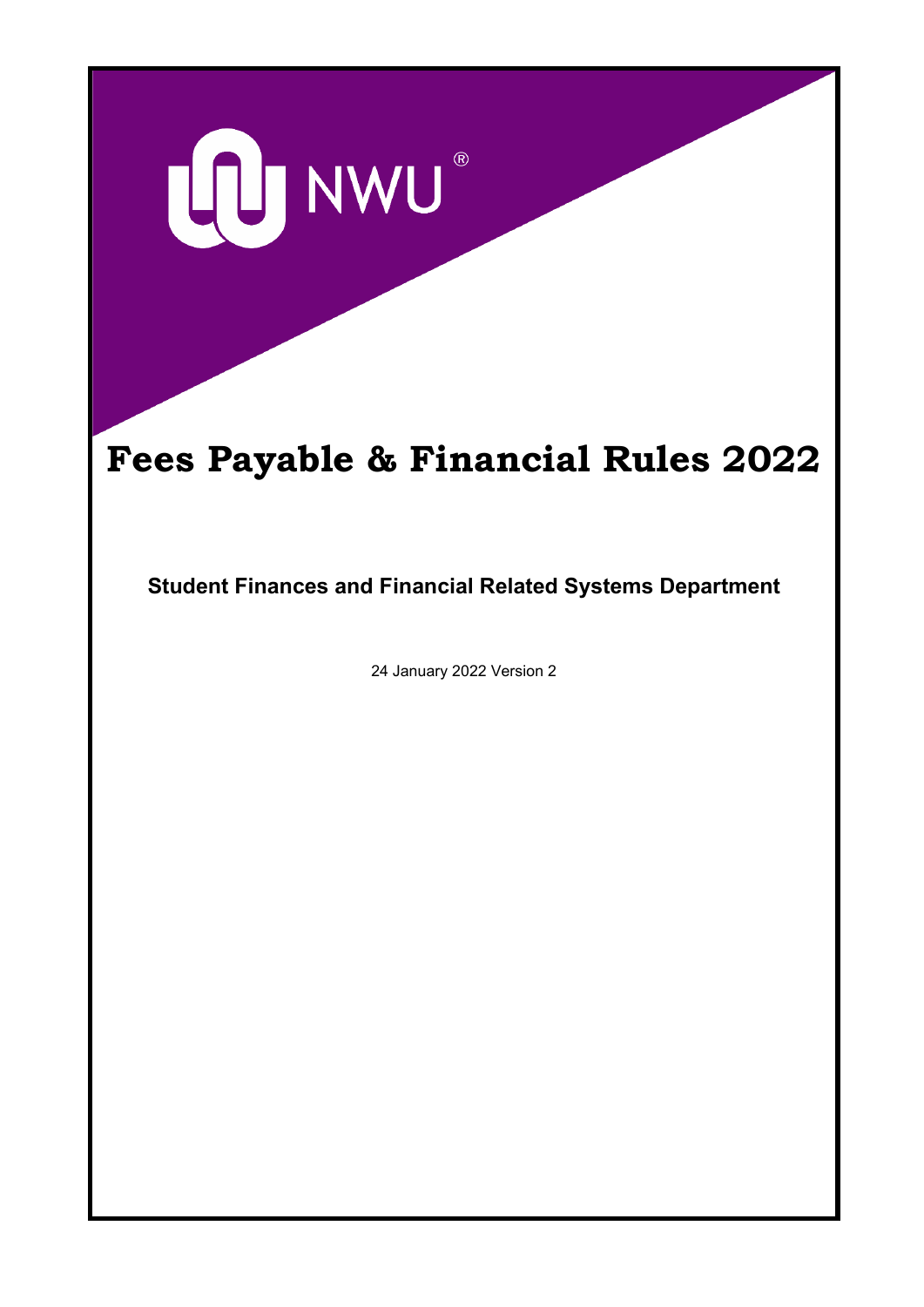## **Table of Contents**

| 1            |                                                                   |  |
|--------------|-------------------------------------------------------------------|--|
| 1.1          |                                                                   |  |
| 1.2          |                                                                   |  |
| 1.3          |                                                                   |  |
| 1.4          |                                                                   |  |
| 1.5          |                                                                   |  |
| $\mathbf{2}$ |                                                                   |  |
| 2.1          |                                                                   |  |
| 2.1.1        |                                                                   |  |
| 2.1.2        |                                                                   |  |
| 2.2          |                                                                   |  |
| 2.2.1        |                                                                   |  |
| 2.2.2        |                                                                   |  |
| 2.2.3        |                                                                   |  |
| 2.2.4        |                                                                   |  |
| 2.2.5        |                                                                   |  |
| 2.2.6        |                                                                   |  |
| 2.3          |                                                                   |  |
| 2.3.1        |                                                                   |  |
| 2.3.2        |                                                                   |  |
| 2.3.3        |                                                                   |  |
| 2.3.4        |                                                                   |  |
| 2.3.5        |                                                                   |  |
| 2.3.6        |                                                                   |  |
| 2.3.7        |                                                                   |  |
| 2.3.8        |                                                                   |  |
| 2.3.9        |                                                                   |  |
| 2.4          |                                                                   |  |
| 3            |                                                                   |  |
| 3.1          |                                                                   |  |
| 3.2          | FEES PAYABLE UPON CANCELLATION OR TERMINATION OF STUDIES 16       |  |
| 3.3          |                                                                   |  |
| 3.4          |                                                                   |  |
| 3.5          |                                                                   |  |
| 4            |                                                                   |  |
| 5            |                                                                   |  |
| 5.1          | NWU BURSARIES (only applicable to full-and part time students) 19 |  |
| 5.1.1        |                                                                   |  |
|              |                                                                   |  |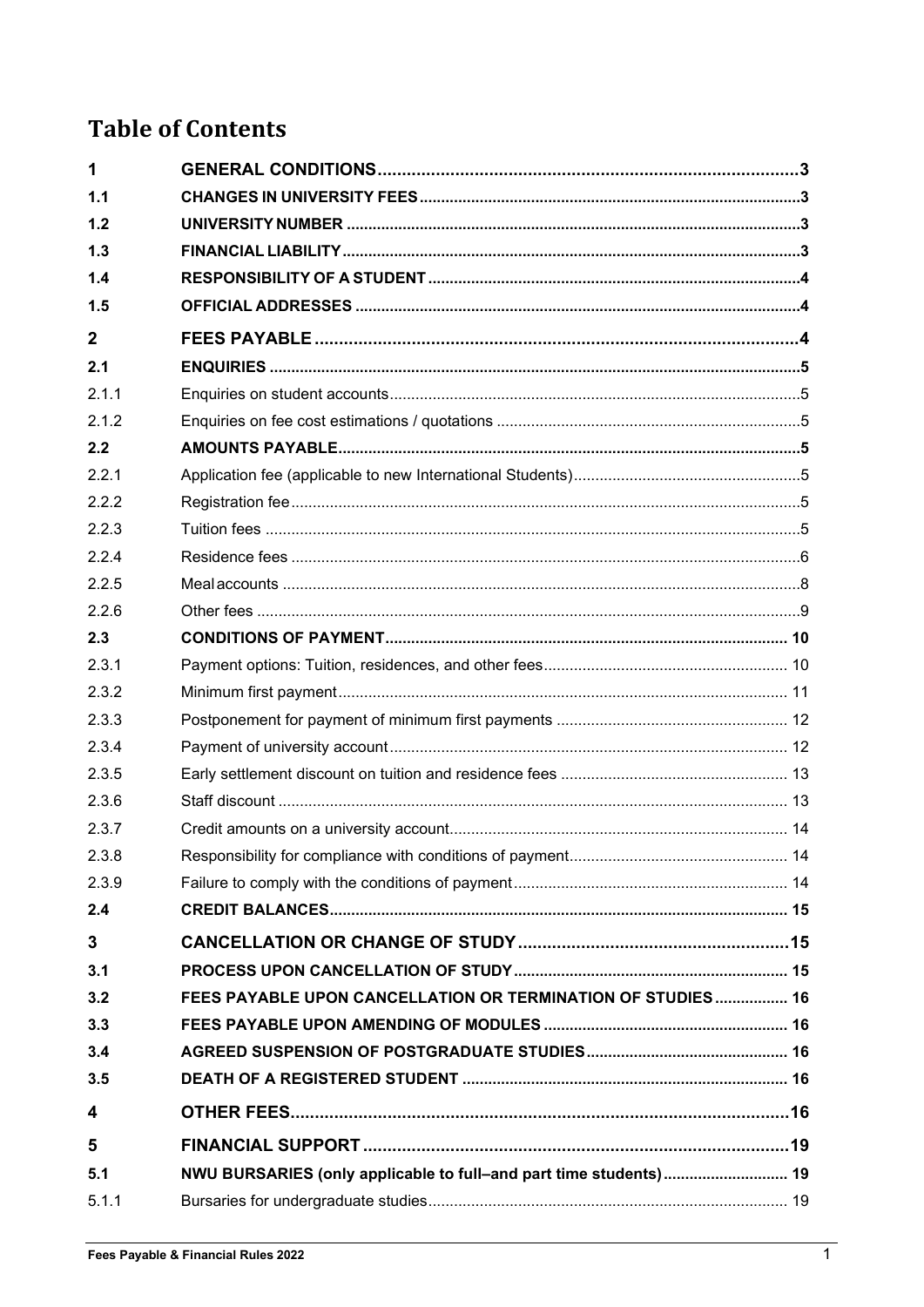| 5.2   |                                                              |    |
|-------|--------------------------------------------------------------|----|
| 5.2.1 |                                                              |    |
| 5.2.2 |                                                              |    |
| 5.2.3 |                                                              |    |
| 5.3   |                                                              |    |
| 5.4   |                                                              |    |
| 5.4.1 |                                                              |    |
| 5.4.2 |                                                              |    |
| 5.4.3 |                                                              |    |
| 5.4.4 |                                                              |    |
| 5.5   |                                                              |    |
| 5.6   | BURSARIES FROM INSTITUTIONS OUTSIDE THE UNIVERSITY (EXTERNAL |    |
| 5.7   |                                                              |    |
| 5.7.1 |                                                              |    |
| 5.8   |                                                              |    |
| 5.9   |                                                              |    |
| 6     |                                                              | 27 |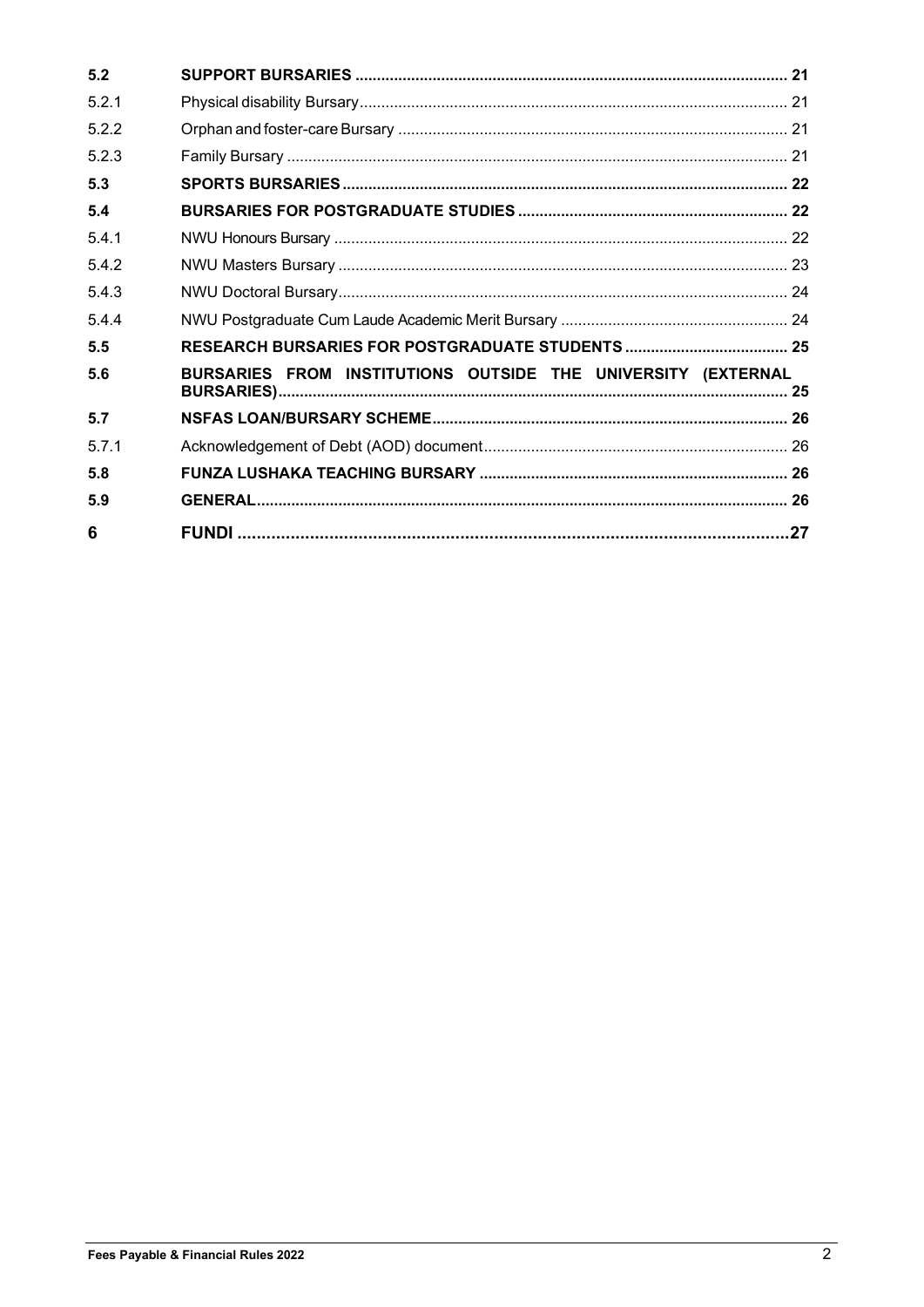

## **Student Finances and Financial Related Systems**

## **FEES PAYABLE & FINANCIAL RULES 2022**

## <span id="page-3-0"></span>**1 GENERAL CONDITIONS**

#### <span id="page-3-1"></span>**1.1 CHANGES IN UNIVERSITY FEES**

The Council of the North-West University reserves the right to change the stipulated tuition, residence, and other fees without notice, as well as the payment method thereof.

#### <span id="page-3-2"></span>**1.2 UNIVERSITY NUMBER**

Each student admitted to the North-West University receives a university number. Students must note that, although they are not regarded as a mere number, this university number must appear on **all** correspondence directed to the University.

This *8-figure university number* is also the only reference number to be used with **direct bank deposits or electronic bank transfers** into the University's bank account for a student's account towards tuition, residence fees, other fees, or cash for meals.

#### <span id="page-3-3"></span>**1.3 FINANCIAL LIABILITY**

All students must be registered annually as provided in the General Academic Rules, the Statute of the North-West University, and the relevant provisions of the Higher Education Act.

#### **A student who is registered is responsible for payment of the full tuition, residence, and otherfees. Only registered students will be allowed to attend classes.**

Your attention is drawn to the fact that the contract that forms part of the application for admission to the North-West University and is signed by the student and/or sponsor/co-debtor, binds the student inter alia to the payment of the full tuition, residence and other fees as determined by the University for any fixed year of registration. Furthermore, the responsibility of the student for the payment of University fees is not affected or reduced by the ignorance of the student and/or his/her sponsor/codebtor regarding the rules and regulations of the North-West University, or the invalidity of his/her enrolment in terms of those rules and regulations.

By signing and submitting the registration form, the provisions of this regulation are incorporated by reference into the contract between the University and the student, and the student accepts responsibility for the payment of all prescribed fees (regardless of whether an account is received), as determined from time to time by Council.

**The NWU is strongly committed to protecting personal information/data. Therefore, personal information of students (including, but not limited to academic and financial information) may be shared with third parties, provided that the NWU has a legal justification to share such information with the third party. No personal information will be shared with any third party if such legal justification does not exist.**

**All personal information will be managed in accordance with the Protection of Personal Information Act, 4 of 2013.**

**For information relating to the management of personal information at the NWU, also refer to th[e](https://www.nwu.ac.za/sites/www.nwu.ac.za/files/files/i-governance-management/policy/2021%20Update/1P_1.1.12/1P_1.1.12_2021_e2.pdf)** [NWU Personal Information Privacy Policy](https://www.nwu.ac.za/sites/www.nwu.ac.za/files/files/i-governance-management/policy/2021%20Update/1P_1.1.12/1P_1.1.12_2021_e2.pdf) **as well as the** [NWU Privacy statement.](https://www.nwu.ac.za/NWU_Privacy_Statement)

Any amount which is from time to time due and payable by the student to the University, in terms of the University's financial rules and regulations as published in the brochure entitled "Fees Payable and Financial Rules", shall be proven by means of a certificate of balance, which is issued and signed by an authorised official of the University. Such a certificate shall be binding on the student and will serve as prima facie proof of the computation, extent and existence of the amount owing, and of the indebtedness of the student towards the University for purposes of summary judgement, and provisional sentence. A student will not be allowed to register unless and until all financial commitments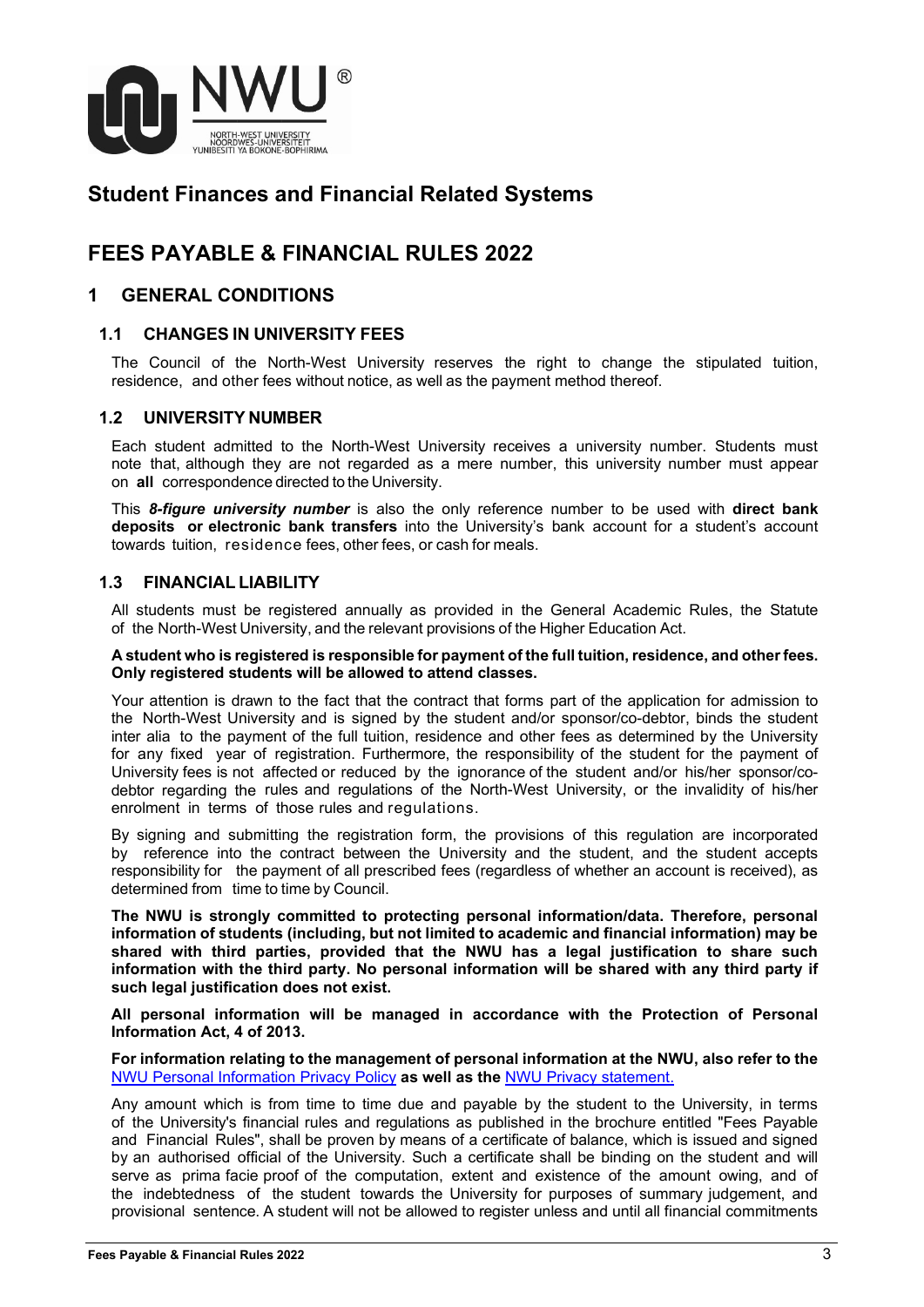of the previous year(s) to the University have been met. When a student and/or his/her sponsor/codebtor are placed under debt review, no credit may be granted to the student until the debt counsellor gives written confirmation that all outstanding debt has been settled. The North-West University strictly applies the provisions of the National Credit Act in this regard.

Financial support is available in certain instances in terms of the regulations of the North-West University (refer to paragraph 5)

## <span id="page-4-0"></span>**1.4 RESPONSIBILITY OF A STUDENT**

The responsibility for the payment of tuition, residence and other fees lies with the student and/or, alternatively, the student's surety / co-principal debtor, depending on the circumstances. If the University studies of the student are financed by means of a bursary or loan, the account must be submitted without delay to the bursary or loan grantor for payment. The University is not responsible for sending bills to bursary or loan institutions. It is the responsibility of the student to see to it that the bursary or loan grantor pays the necessary fees to the University.

The North-West University accepts no responsibility for *incorrect e-mail addresses.* The responsibility lies with the student to make enquiries if he/she has not received any bills.

Change of address or contact details must be done at the NWU DIY [Services](https://diyservices.nwu.ac.za/student-360) Portal. The student account is also available at the portal at Financial Information.

Unit for Open Distance Learning (UODL) students can do a change of address at building B11A, room G03, Potchefstroom Campus, the Call Centre at 018-285 5900 or per e-mail to [DistancePotch@nwu.ac.za.](mailto:DistancePotch@nwu.ac.za.)

Account e-mail addresses are captured on all application forms and verified during registration.

**The fact that no statement has been received is not accepted as an excuse for any failure in paying University fees by the due date.**

## <span id="page-4-1"></span>**1.5 OFFICIAL ADDRESSES**

Please direct correspondence to the University to the attention of the following persons:

| Student Academic Enecycle Administration (SAEA).  |                                                   |                                                   |  |  |  |
|---------------------------------------------------|---------------------------------------------------|---------------------------------------------------|--|--|--|
| <b>Mahikeng Campus</b>                            | <b>Potchefstroom Campus</b>                       | <b>Vanderbijlpark Campus</b>                      |  |  |  |
| Campus Director: SALA                             | Campus Director: SALA                             | Campus Director: SALA                             |  |  |  |
| Private Bag X 2046                                | Private Bag X 6001                                | PO BOX 1174                                       |  |  |  |
| MMABATHO, 2745                                    | POTCHEFSTROOM, 2520                               | VANDERBIJLPARK, 1900                              |  |  |  |
| Tel: (018) 389 2404                               | Fax: (018) 285 6066                               | Tel: (016) 910 3111                               |  |  |  |
| <b>Student Account and Bursaries:</b>             |                                                   |                                                   |  |  |  |
| <b>Mahikeng Campus</b>                            | <b>Potchefstroom Campus</b>                       | <b>Vanderbijlpark Campus</b>                      |  |  |  |
| Manager: Student Accounts and<br><b>Bursaries</b> | Manager: Student Accounts and<br><b>Bursaries</b> | Manager: Student Accounts and<br><b>Bursaries</b> |  |  |  |
| Private Bag X 2046                                | Private Bag X 6001                                | PO BOX 1174                                       |  |  |  |
| MMABATHO, 2745                                    | POTCHEFSTROOM, 2520                               | VANDERBIJLPARK, 1900                              |  |  |  |
| Tel: (018) 389 2021                               | Tel: (018) 299 2614                               | Tel: (016) 910 3304                               |  |  |  |

**Student Academic Lifecycle Administration (SALA):**

This is the only and official guide of the North-West University regarding fees payable. Although various prospectuses with reference to fees payable were issued in the previous year, the amounts in this guide will be used to compose the accounts of students.

All fees that appear in this guide are adjusted annually. Although the information that appears in this guide has been compiled as accurately as possible, Council and Senate do not accept any accountability for wrong information that may appear in it. You hereby confirm that you are fully aware of and understand what this indemnity entails.

The English names of the different modules as levied on a student account are used for effectiveness only; this does not mean that the modules are necessarily also presented in English.

## <span id="page-4-2"></span>**2 FEES PAYABLE**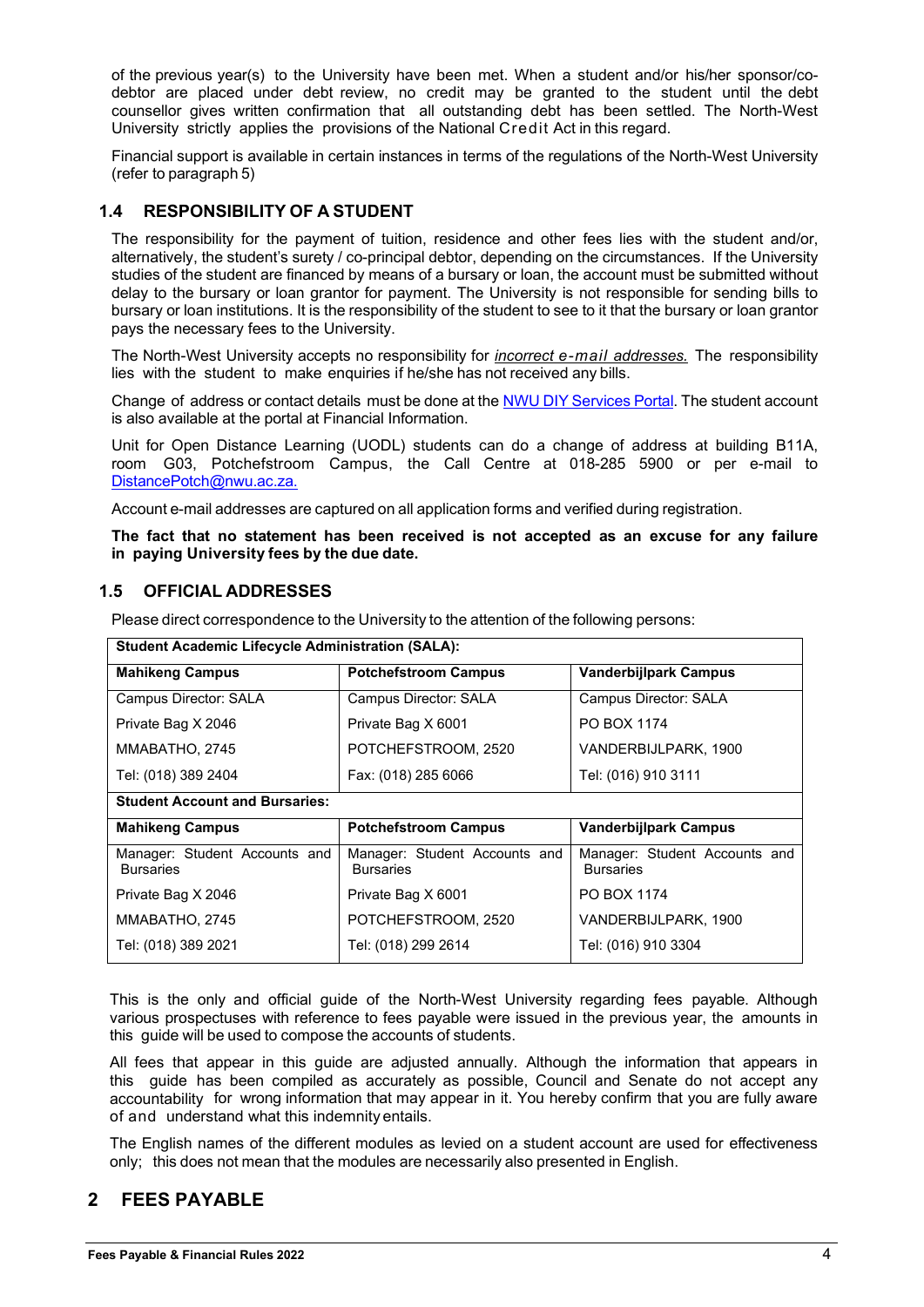## <span id="page-5-0"></span>**2.1 ENQUIRIES**

#### <span id="page-5-1"></span>**2.1.1 Enquiries on student accounts**

Enquiries regarding student accounts may be directed to the staff at Student Accounts and Bursaries:

|                                                                                                                                      | <b>Mahikeng Campus</b> | <b>Potchefstroom Campus</b> | <b>Vanderbijlpark Campus</b> |
|--------------------------------------------------------------------------------------------------------------------------------------|------------------------|-----------------------------|------------------------------|
| <b>Building</b>                                                                                                                      | Admin Building A1      | Joon van Rooy Building F1   | Admin Building A1            |
| <b>Contact Number</b>                                                                                                                | (018) 389 2503 or      | (018) 299 2667 to           | (016) 910 3234 or            |
|                                                                                                                                      | (018) 389 2330 or      | (018) 299 2673              | (016) 910 3156 or            |
|                                                                                                                                      | (018) 389 2372 or      |                             | $(016)$ 910 3167             |
|                                                                                                                                      | $(018)$ 389 2516       |                             |                              |
| <b>E-mail address</b>                                                                                                                | mc-studyfees@nwu.ac.za | PC-studyfees@nwu.ac.za      | vaalaccounts@nwu.ac.za       |
| Enquiries at the above numbers can at times reach very high volumes in which case the university<br>switchboard can be contacted at: |                        |                             |                              |
| <b>Switchboard</b>                                                                                                                   | (018) 389 2000 or      | (018) 299 1111/2222         | (016) 910 3111               |
|                                                                                                                                      | $(018)$ 389 2111       |                             |                              |

#### <span id="page-5-2"></span>**2.1.2 Enquiries on fee cost estimations / quotations**

Registered students can log on to the NWU DIY Service Portal and go to [Study Fee Cost Estimation](https://diyservices.nwu.ac.za/study-fee-cost-estimation) to request a fee estimation.

Prospective students can log on to the NWU Web and go to [Payable Fees.](https://wfp-lb1-rh7.nwu.ac.za/study-fee-cost-estimation/insecure)

#### <span id="page-5-3"></span>**2.2 AMOUNTS PAYABLE**

#### <span id="page-5-4"></span>**2.2.1 Application fee (applicable to new International Students)**

New international students must apply for admission to the North-West University and the fee, as listed under paragraph 4.2, must accompany the application. The amount is non-refundable and will not appear on the student's account.

For this purpose *ONLY* a direct bank deposit or electronic payment can be made into the North-West University bank account. The account "**NW University online registrations**" must be used and the account details are ABSA, account number 409-169-1369, and branch code 632-005. Please contact us with enquiries about this bank account at [NWU-Bankdeposit@nwu.ac.za.](mailto:NW%20U-Bankdeposit@nwu.ac.za.)

**The most important is your reference.** Foreign students must use the letter **A** together with the prospective student's **date of birth and surname** as reference for our bank account.

#### <span id="page-5-5"></span>**2.2.2 Registration fee**

All students must pay the annual registration fee as listed under paragraph 4.2. These registration fees are used to fund the registration process. The amount is **non-refundable** and does not qualify for staff discount, nor can it be paid off in monthly instalments. Registration after the official communicated dates will result in a late registration fine as listed under point 4.2, Registration fees.

#### <span id="page-5-6"></span>**2.2.3 Tuition fees**

Tuition fees are made up of two components. The first is the **module costs** which is based on the specific modules for which a student register. The second is the **qualification programme cost**. This levy is an adjustment the University makes to the total cost of the specific degree to reflect correctly both the market value of the qualification programme and the demands the qualification programme place on the University infrastructure.

**Diploma, undergraduate and honours tuition fees** are therefore payable at the **tariff per module** that the student has been enrolled for plus a **qualification programme cost**.

**Masters and doctorate qualifications,** however, are payable at only a **tariff per qualification** that the student has been enrolled for, except for the MBA (Master of Business Administration), MPA (Master of Public Administration) and some masters qualifications in the Faculties of Theology and Health Sciences which are levied per registered modules.

**Distance qualifications** are payable per module or qualification programme costs.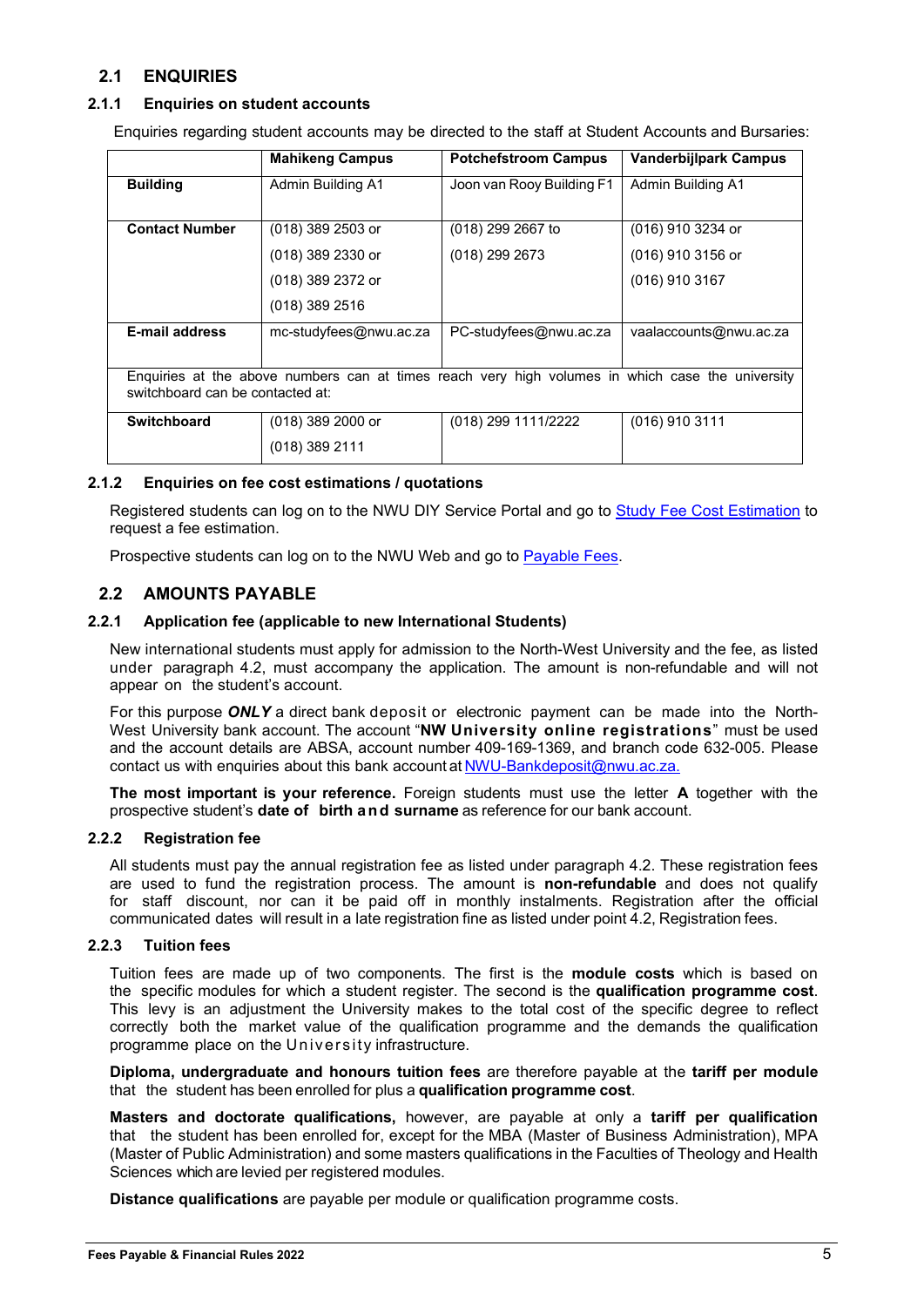If a student must repeat modules and by doing so exceeds the tuition fee period for the qualification, all relevant modules plus the annual qualification programme cost shall be levied.

The complete list of tuition fees for modules and qualifications is deemed to form part of this document under the doctrine of incorporation by reference and is available during registration. These tuition fees are an integral part of the Fees Payable & Financial Rules 2022.

Besides the required modules for the programme concerned, a student may enrol in any study year for additional modules by the payment of normal tuition fees and with the consent of the dean, in accordance with the applicable faculty rules.

#### **2.2.3.1 Maximum tuition fee periods: Diplomas, undergraduate and honours degrees**

The maximum tuition fee period is the period on which the fees payable is calculated for all undergraduate qualifications, postgraduate diplomas, and honours degrees. The study periods of courses differ from course to course and a qualification programme cost per course is charged annually.

These tuition fee periods should be read with the General Academic Rules.

When a student exceeds the maximum tuition fee period for a specific qualification, the annual qualification programme cost will be charged in every year that exceeds the maximum tuition fee period regardless of the modules registered for, and these costs do not qualify for staff discount.

#### **2.2.3.2 Maximum tuition fee periods: Master's and doctoral degrees**

Tuition fees for postgraduate studies are levied per qualification per year, except for the MBA and MPA, which is levied per registered module.

Permanent staff registered for masters or doctoral studies qualify to apply for staff discount for three and four academic years respectively*.*

Again, these tuition fee periods should be read with the General Academic Rules.

When a masters or doctoral student does not adhere to the General Academic Rules regarding the submission date of their mini dissertations, dissertations or theses, such students run the risk that their examination results will be received late and therefore not be reflected on the graduation lists. The result will be registration for an additional academic year. The implication of the additional registration is that masters and doctoral students will pay registration fees and the full annual qualification programme cost for each year exceeding the limit, and these costs will not qualify for staff discount.

Master's and doctoral students need to register every year for the duration of their postgraduate studies. Students who interrupt their postgraduate studies will also be charged for the years in which they were not registered when they want to re-register to continue with their studies. If a postgraduate student officially interrupted their studies before June of the registered year, they are still liable for the registration fees.

#### <span id="page-6-0"></span>**2.2.4 Residence fees**

Comprehensive information regarding residences is contained in the rules for residents of campus and town residences and is available on request from the office of the Director Student L ife for the relevant campus.

#### **2.2.4.1 Application for admission to a residence**

A student's application for admission to a residence must be accompanied by the prescribed application fee before the application for placement in a residence is considered. For this purpose, a direct bank deposit or electronic bank transfer can be made into the North-West University bank account at ABSA. The account "**NW University online registrations**" must be used and the account number at ABSA is 409-169-1369 with 632-005 as branch code.

| Campus                                                           | <b>Application and Confirmation Deposit:</b>                                                                   |
|------------------------------------------------------------------|----------------------------------------------------------------------------------------------------------------|
| Mahikeng Campus<br>Potchefstroom Campus<br>Vanderbijlpark Campus | R 500 Application amount for first year students<br>R 4 000 Non-refundable confirmation amount for first years |

#### **The most important is yourreference.**

- South African citizens must please use the letter **A** together with the prospective student's **RSA ID number** as reference for our bank account.
- Foreign students must, however, use the letter **A** together with the prospective student's **date of birth and surname** as reference for our bank account.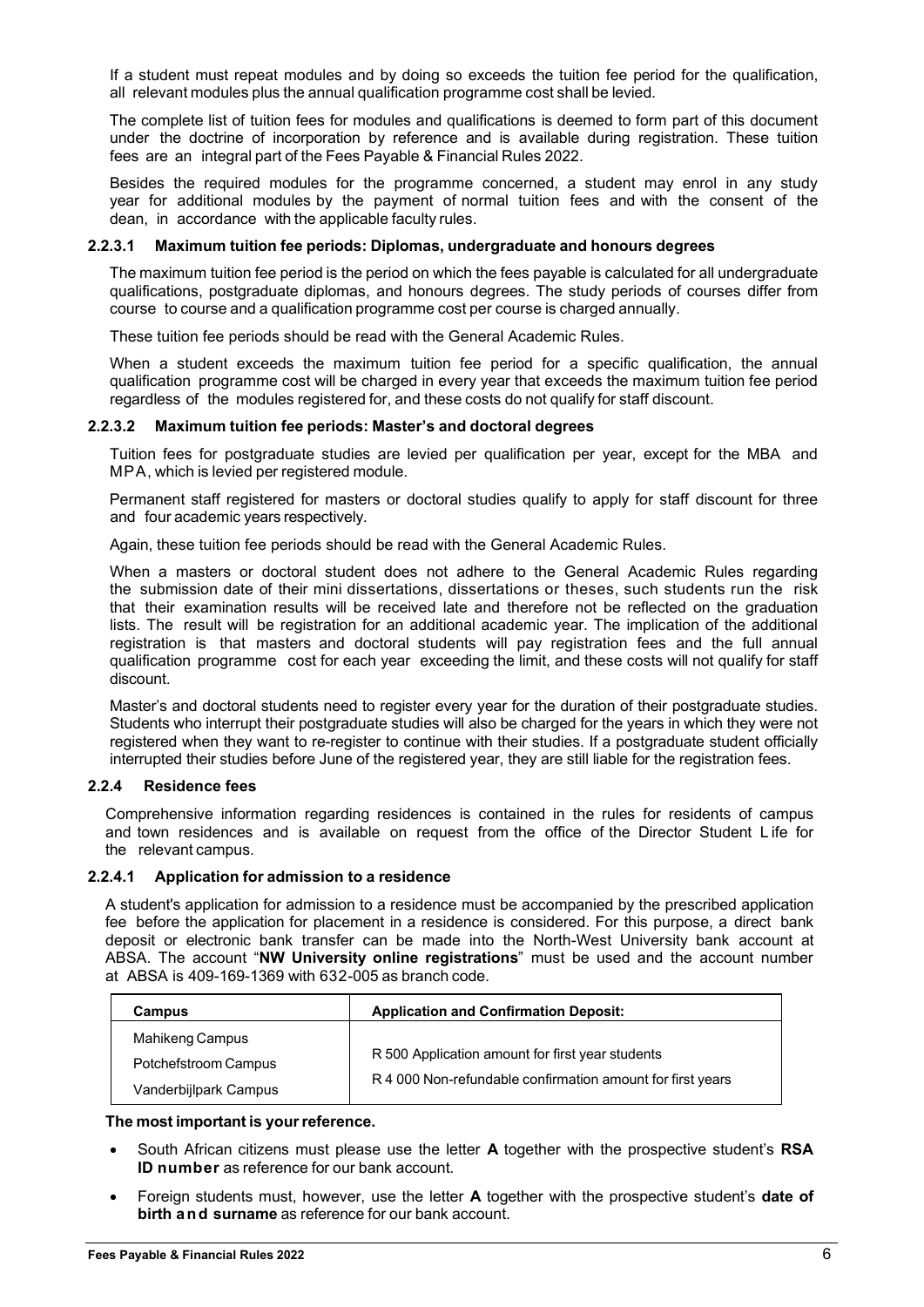Please contact us with enquiries about this bank account at [NWU-Bankdeposit@nwu.ac.za](mailto:NWU-Bankdeposit@nwu.ac.za)

Once a first-year student has been placed by Residence and Catering Services (RCS) in a residence, the student will receive an official letter indicating that a non-refundable confirmation amount of R4 000 is payable within 30 days to confirm their place in the residence. This deposit of R4 000 will be credited to the student's tuition and residence account annually during March. The deposit is not applicable to:

- 1. Bursary students who supply the required proof of their bursaries<br>2. NSFAS-funded students
- NSFAS-funded students

If this non-refundable confirmation amount is not paid within 30 days, the student's residence application will be cancelled, and the deposit will be forfeited.

Upon acceptance of an application for residence accommodation through the University, a contractual agreement is established between the student and the University in terms of the University Regulations for Residences and the applicant binds him-/herself to reside in the residence for a full academic year. The application fee is then shown as a residence deposit on the statements.

Should a student leave the residence during the first semester, he/she will remain responsible for the full year's residence fee. See 2.2.4.4 concerning cancellations.

#### **2.2.4.2 Residence Fees for 2022**

#### **2.2.4.3 MAHIKENG CAMPUS**

| <b>On Campus University Accommodation: Single Rooms</b>                          | Per annum |
|----------------------------------------------------------------------------------|-----------|
| Kgosi Dick Montshioa (Phase 1), Hopeville (Phase 2), Khayelitsha (Phase 3),      | R 24 580  |
| Mbada (Phase4), Sol Plaatjie (Phase 5), James Moroka, Modiri Molema and Sedibeng |           |
| Nelson Mandela 1 & 2 (Leopards) & Lost City                                      | R 30 060  |
| <b>Biko House</b>                                                                | R 37 950  |
| <b>On Campus University Accommodation: Double Rooms</b>                          |           |
| Nelson Mandela 1 & 2 (Leopards)                                                  | R 22 490  |

#### **POTCHEFSTROOM CAMPUS**

| On Campus University Accommodation: Double Rooms                                     | <b>Perannum</b> |
|--------------------------------------------------------------------------------------|-----------------|
| Caput, Excelsior, Heide, Hombré, Karlien, Kasteel, Klawerhof, Kom-en-Gaan, Laureus,  | R 27 400        |
| Minjonet, Oosterhof, Over-de-Voor, Patria, Vergeet-My-Nie, Veritas, Wag-'n-Bietjie & |                 |
| Wanda                                                                                |                 |
| <b>On Campus University Accommodation: Single Rooms</b>                              |                 |
| De Wilgers, Eikenhof, Huis Republiek and Ratau Labone                                | R 28 890        |
| Soetdorings & PUK Dorp                                                               | R 29 840        |
| <b>Oppirif-Self Catering Units</b>                                                   | R 39 160        |

#### **VANDERBIJLPARK CAMPUS**

| <b>On Campus University Accommodation</b>  | <b>Single Rooms</b><br>Per annum | <b>Double Rooms</b><br>Per annum |
|--------------------------------------------|----------------------------------|----------------------------------|
| Thuthuka, Jasmyn, Vergelegen & Horizon     | R 33 990                         |                                  |
| Kumba                                      | R 35 440                         | R 32 870                         |
| <b>Off Campus University Accommodation</b> |                                  |                                  |
| Faranani                                   | R 29 840                         | R 27 460                         |
| <b>Off Campus Lease Accommodation</b>      |                                  |                                  |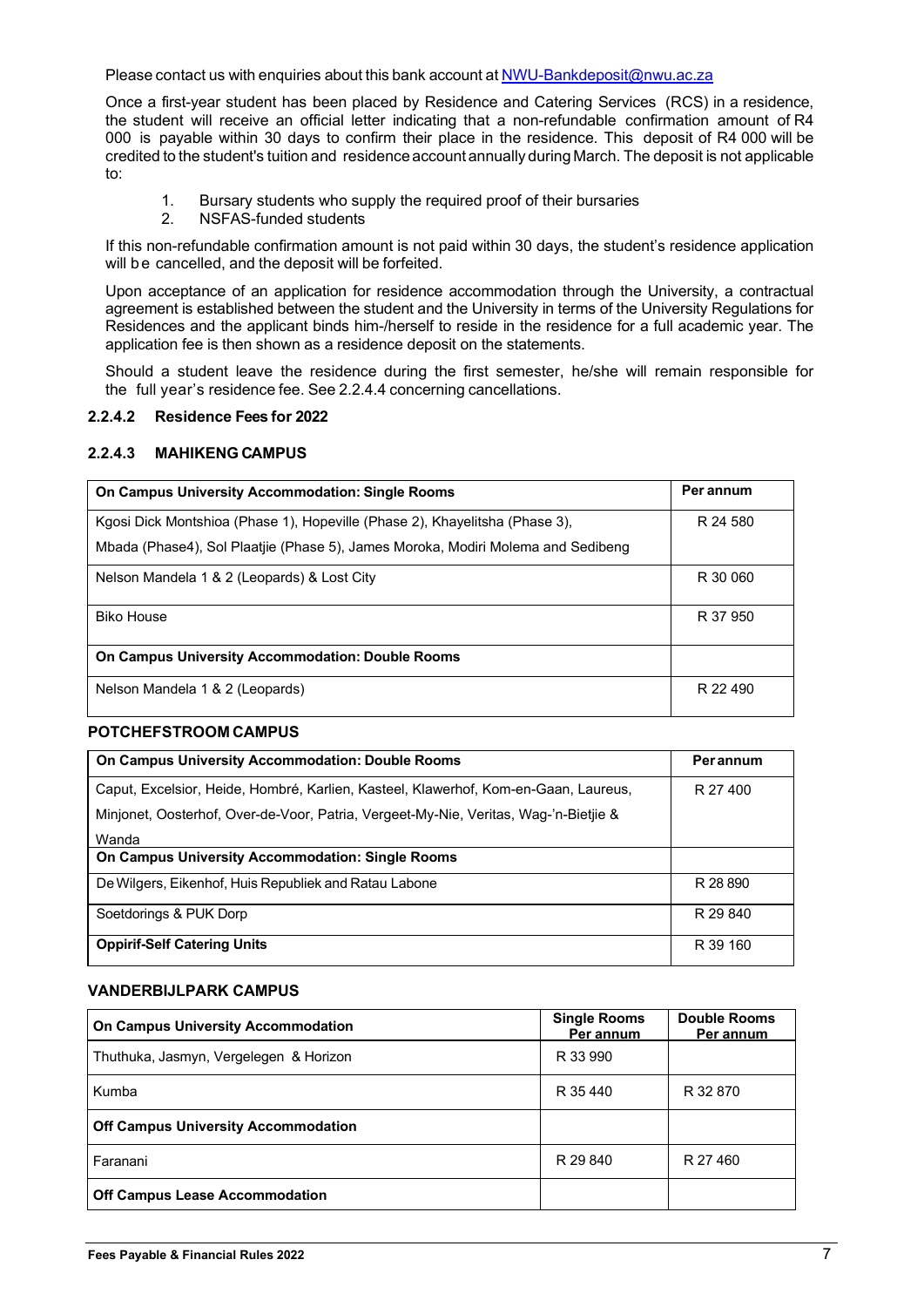| <b>Bohlale Village</b>    | R 40 760 |
|---------------------------|----------|
| Ebukhosini                | R 42 980 |
| <b>Longfellow Village</b> | R 42 980 |
| Moahi Village             | R 40 460 |

The abovementioned amounts exclude the application fees as tabled above for admission to a residence as well as the non-refundable confirmation amount for first-year students, which had been paid in the preceding year to reserve and confirm your place in a residence.

The application fee, together with the non-refundable confirmation amount for first-year students, will be reflected as a **residence deposit** on your account statements and will be transferred as a credit on your student account at the end of March.

#### **2.2.4.4 Residence cancellation**

#### **2.2.4.4.1 Refund of residence deposit to new students**

A student forfeits the residence deposit, unless a written cancellation is received prior t o 3 1 December (proceeding the year of placement) and is supported by one of the following reasons:

- Illness, in which case a medical certificate must accompany the application for refunding of the residence deposit .
- Failure of the student to be formally admitted to the University as determined by the official admission requirements.

#### **2.2.4.4.2 Refunding of residence deposit**

The residence deposit will only be refundable based on at least one of the following reasons:

- Illness, in which case a medical certificate must accompany the application for refunding of the residence deposit .
- The fact that a student has failed so badly in his/her examinations that he/she cannot continue his/her next study year and will not attend the University for that reason.

#### **2.2.4.4.3 Refunding of residence fee**

Residence fees are levied for a whole academic year. No reimbursements will be made, irrespective of the date of cancellation.

A student will only be credited if he/she recruits another student that is not already accommodated in a NWU residence to replace him/her, provided that the residence management accepts the particular student. The particular student's residence fees will then be determined by means of a sliding scale.

Senior students who complete their studies at the end of the first semester must pay for the full academic year.

Should a first-year student cancel his/her studies before the end of March 2022 due to adjustment problems, he/she will only pay for the first semester. If cancellation takes place after March, the tariff for the full year will apply. In this instance, the same arrangement as above will apply if he/she can recruit a student that is not already accommodated in a NWU residence and provided that the residence management approves of the person to take his/her place.

The only exceptions are instances of serious illness or death of the student, in which case a refund may be made as determined at the discretion of the Manager: Residence and Catering Services of the respective campus.

#### <span id="page-8-0"></span>**2.2.5 Mealaccounts**

#### **2.2.5.1 University card: Meal function (only applicable at the Potchefstroom Campus)**

After registration , the university cards will become active where after meals can be bought with the funds in the students' meal account. Meals at the University are handled strictly on a cash basis. This means that you will have available only what you have paid into your meal account, no credit will be granted on meals!

It is therefore important for students to ensure that there is sufficient cash on their meal accounts for purchases. Students pay only for meals taken.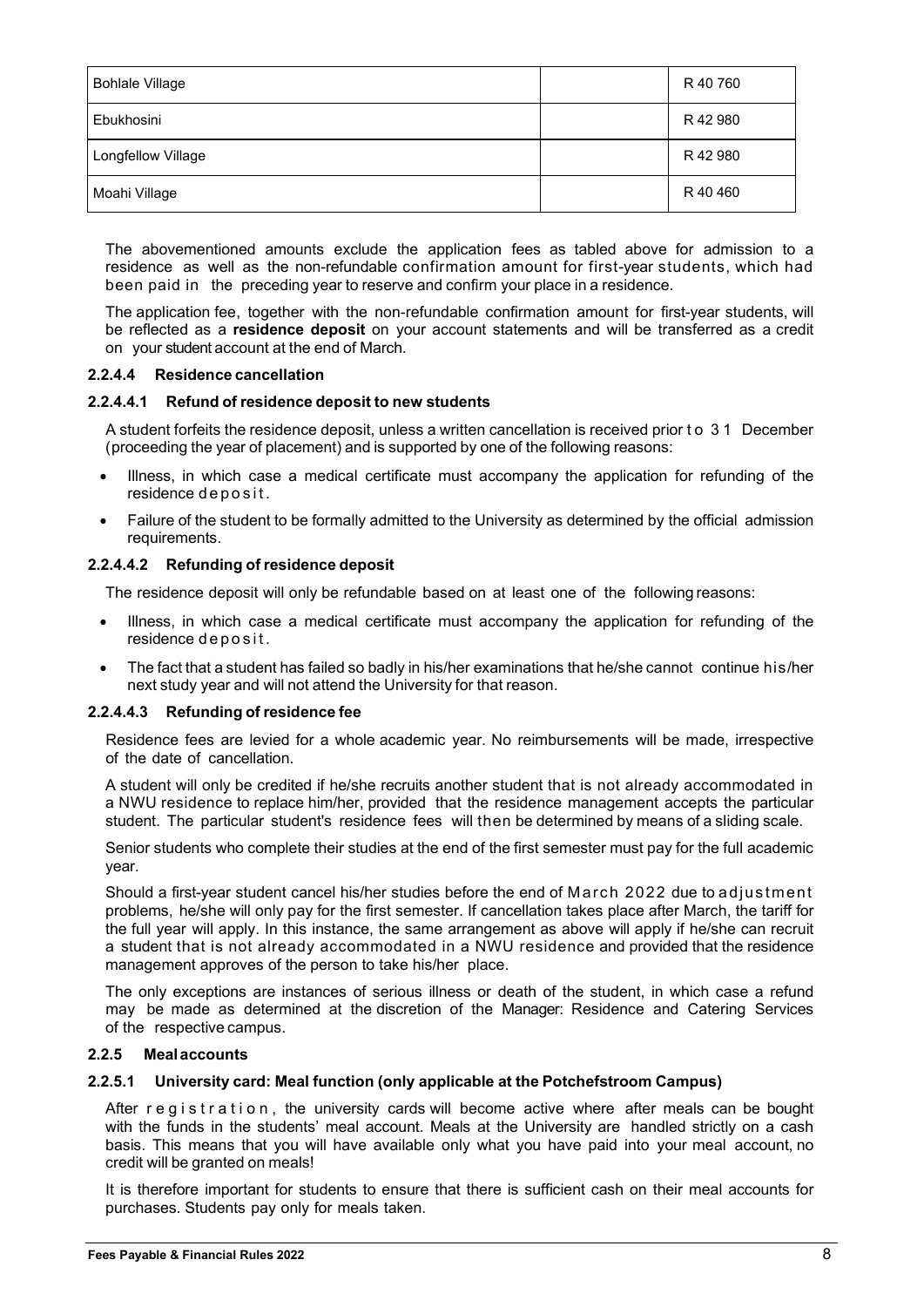Residence and non-residence students are welcome to have meals in the residence dining halls. Meals can be paid via their university cards or debit- and credit cards. Meals, snacks, and other refreshments can also be purchased in the cafeteria, kiosks, coffee shops and restaurant with the university card.

#### **2.2.5.2 University card: Other purchase functions**

Campus-approved items may be bought on the university card which may include but are not limited to NWU diaries, NWU rugby jerseys, first-years' dine or tickets to approved student events which are made available to students at the cafeteria or NWU Brand Stores on campus. The use of student cards as payment mechanism has now been extended for off campus use also. Purchases with this card can be managed by a facility to block or unblock certain purchases. A request to the Student Account Department can be made in this regard. See contact details in paragraph 2.1 above.

The university card can also be used to pay for services rendered by the IT Walk-in Service, the Campus Health Centre, and the Institute of Psychology & Wellbeing.

#### **2.2.5.3 University card: Admission card**

The University card gives access to all places and buildings to which a student has right of access. Should the university card be lost, the student undertakes to report the loss immediately to the Department of Protection Services so that the card can be deactivated. A student remains responsible for the university card until it has been deactivated according to University procedures.

| <b>Protection Services</b> | <b>Contact Number</b>            |
|----------------------------|----------------------------------|
| Mahikeng Campus            | (018) 389 2185 or (018) 389 2277 |
| Potchefstroom Campus       | $(018)$ 299 2209                 |
| Vanderbijlpark Campus      | $(016)$ 910 3900                 |

#### **2.2.5.4 Payment options for the cash meal system (NWU VENDING)**

Payments may be made at the **cashiers on all campuses** from 08:00 to 15:30 weekdays.

A direct bank deposit or electronic bank transfer can be made into any of the bank accounts of the North- West University at **ABSA, First National Bank, Nedbank** or **Standard Bank**. The predefined account named "**NWU VENDING**" must be selected from list of beneficiaries under ABSA's Account payments, FNB's Public Recipients, Nedbank's Bank-approved beneficiaries or Standard Bank's Companies. Only the student's 8-figure university number will be accepted as beneficiary reference. Should you still wish to send a payment advice, please fax it to 087 230 3701 or email it to [NWU-bankdeposit@nwu.ac.za.](mailto:NWU-bankdeposit@nwu.ac.za) The relevant account numbers are:

| $\bullet$ ABSA    | 40-7010-0351  | branch $632-005$ |
|-------------------|---------------|------------------|
| $\bullet$ FNR.    | 6216-191-6849 | branch 240-438   |
| $\bullet$ Nedbank | 1713-378-558  | branch 171-338   |
| • Standard Bank   | 33-038-243-8  | branch 052-838   |

**NWU VENDING** is therefore exclusively for the cash meal system while **NWU STUDENT** is meant for tuition, residence, or other fees only.

Please allow 2-3 working days for the allocation of the electronic transfer to the vending account of the student.

#### **2.2.5.5 Conditions for use of university card**

A specific condition for the use of the university card is that the student should accept liability for all financial transactions made with the card. Should the university card be lost, the student undertakes to report it immediately to the Department of Protection Services so that the university card can be deactivated.

The control office of the Department of Protection Services is open 24 hours a day, 7 days a week and can be contacted to assist with the deactivation of the University cards after hours. (see contact details 2.2.5.3)

The student remains liable for all transactions entered with the university card until it is deactivated according to university procedures.

#### <span id="page-9-0"></span>**2.2.6 Other fees**

Other fees that students may be charged for are listed under [paragraph](#page-16-4) 4.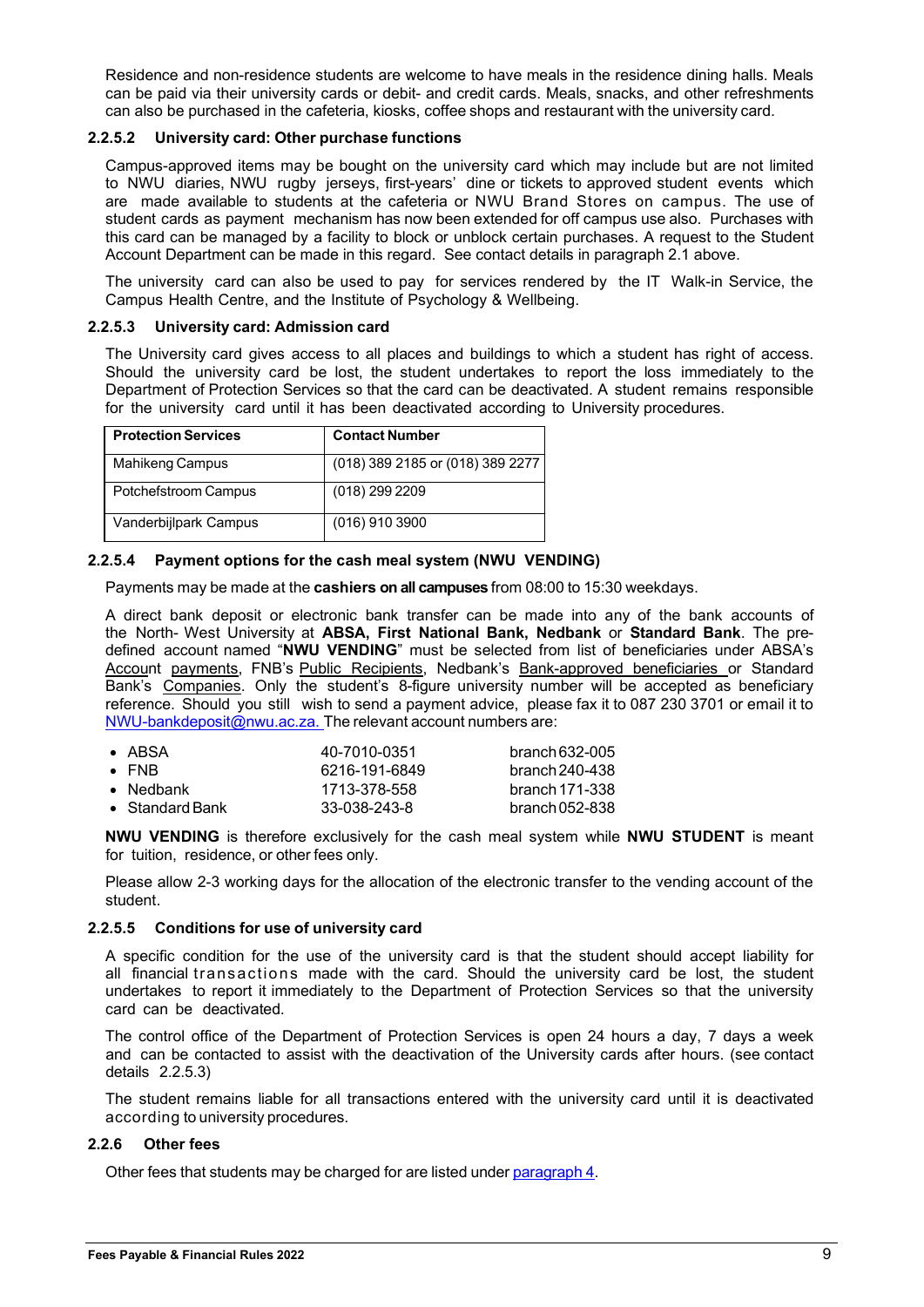#### **2.2.6.1 Traffic fines (only Potchefstroom Campus & Vanderbijlpark Campus)**

**Traffic fines are payable immediately**. The University account of students who either fail to pay their traffic fines, imposed in terms of the University's official traffic regulations, or fail to apply for a remission of their traffic fines within the prescribed period, will be debited by such amounts in terms of a Council decision.

Potchefstroom Campus Protection Services can be contacted regarding all traffic fines or a representation for the waiver of a fine at (018) 299 4402 or email to [ProtectionServices@nwu.ac.za.](mailto:ProtectionServices@nwu.ac.za)

Vanderbijlpark Campus Protection Services can be contacted at (016) 910 3132.

#### **2.2.6.2 Loss of or damage to library material**

A student has the sole responsibility to return all loan material from the library to the library promptly at the end of the loan period; it should be in the same condition as it was in when borrowed. Any losses of or damage to loan material will be recovered from the student. Should a student fail to return the relevant material to the library after notice or fail to pay the replacement or repair costs thereof the student gives permission that the relevant costs be debited against his/her University account. All library users including NWU personnel will be levied for late return of loan material.

#### **2.2.6.3 Residence fund contributions**

Residence fund contributions are monetary contributions made by the members of a University Residence or Day House. The funds collected contribute towards the creation of a vibrant student experience and enable the residences to present a variety of co-curricular activities and programmes for residence members, including arts, culture, sport, and community engagement. Residence fund contributions can be made by means of cash payments at the cashiers, electronic fund transfer (EFT) or levied on the student account with the written approval of the student.

#### **2.2.6.4 Students' Academic Chapters**

Students' Academic Chapters (SACs) are recognised student leadership structures of the Students' Representative Council (SRC) and are annually elected. The SACs are the student representatives for each Faculty on the three campuses of the University. The SACs support the academic programme by assisting the Faculty in the execution of specific projects and programmes that create a valuable student experience within each Faculty. They further fulfil an important liaison's role between the Faculty and student community, with the assistance of the SCCs and SRC.

#### <span id="page-10-0"></span>**2.3 CONDITIONS OF PAYMENT**

#### <span id="page-10-1"></span>**2.3.1 Payment options: Tuition, residences, and other fees**

• **Cash, debit, or credit card**

Payments may be made by way of cash, debit, or credit card on weekdays from 08:00 to 15:30 at the Cashiers.

#### **The NWU no longer accept any cheques as a form of payment or bill of exchange.**

• **Direct bank deposit or electronic bank transfer**

A direct bank deposit or electronic bank transfer can be made into any of the bank accounts of the North-West University at **ABSA, First National Bank, Nedbank**, **Standard Bank** or **FNB Namibia**. The pre- defined account named "**NWU STUDENT**" must be selected from the list of beneficiaries under ABSA's Account Payments, FNB's Public Recipients, Nedbank's Bank-approved beneficiaries or Standard Bank's Companies list of beneficiaries. Only the student's 8-figure university number will be accepted as b e n e f i c i a r y reference. Should you still wish to send a payment advice, please fax it to 087 230 3701 or email it to [NWU-Bankdeposit@nwu.ac.za.](mailto:NW%20U-Bankdeposit@nwu.ac.za.) The relevant account numbers are:

| $\bullet$ ABSA          | 40-7009-9350  | branch $632-005$                   |
|-------------------------|---------------|------------------------------------|
| $\bullet$ FNB           | 6216-190-7335 | branch 240-438                     |
| $\bullet$ Nedbank       | 1713-378-531  | branch 171-338                     |
| $\bullet$ Standard bank | 33-038-446-5  | branch $052-838$                   |
| $\bullet$ FNB Namibia   | 6224-883-9823 | branch 281-174 (Old Power Station) |

**NWU STUDENT** is therefore exclusively for tuition, residence, or other fees, while **NWU VENDING** is meant for the cash meal system only.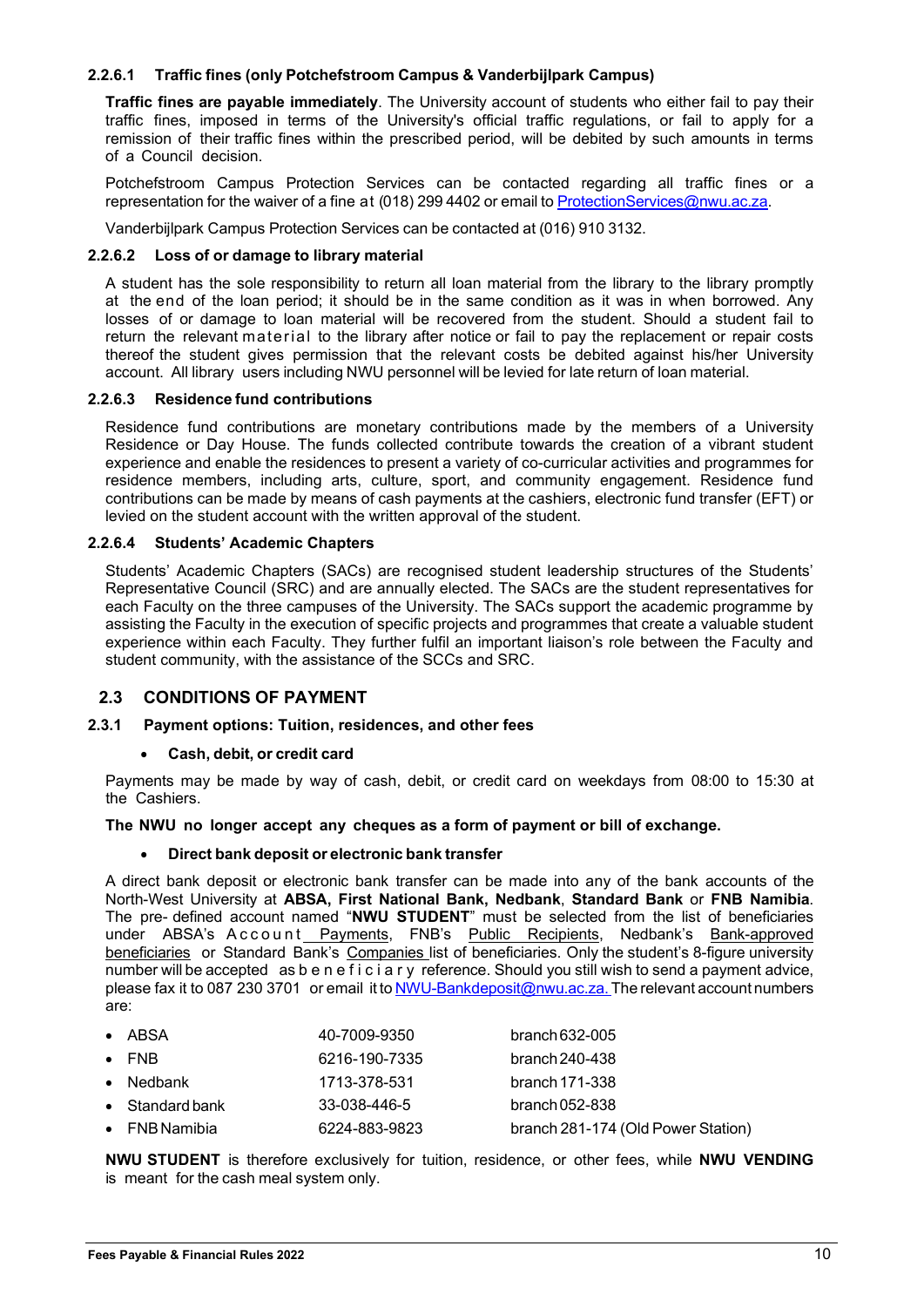#### <span id="page-11-0"></span>**2.3.2 Minimum first payment**

#### **2.3.2.1 First semester registration**

The following amounts are **payable before registration**. Students will not be able to register until these amounts reflect as a credit on their student account. Please allow 5 working days for the allocation of the direct bank deposits or electronic bank transfers to the student account.

| 1 <sup>st</sup><br><b>Minimum</b><br><b>Compulsory</b><br>Fees Payable for 2022                         | <b>Residence</b><br><b>Students</b> | <b>Non-Residence</b><br><b>Students</b> | <b>Distance Students</b> |
|---------------------------------------------------------------------------------------------------------|-------------------------------------|-----------------------------------------|--------------------------|
|                                                                                                         | <b>All Campuses</b>                 | <b>All Campuses</b>                     |                          |
| <b>NWU Registration Fees</b>                                                                            | R 2 110                             | R 2 110                                 | R 2 110                  |
| First Payment on Tuition Fees                                                                           | R 8 630                             | R 8 6 3 0                               | R 8 6 3 0                |
| First Payment on Residence<br>Fees                                                                      | R 9 150                             | R <sub>0</sub>                          | R <sub>0</sub>           |
| <b>Total Compulsory Minimum</b><br><b>First Payment 2022</b>                                            | R 19 890                            | R 10 740                                | R 10 740                 |
| Recommended<br>deposit<br>for<br>meals (February & March) only<br>applicable to Potchefstroom<br>Campus | R4440                               |                                         |                          |

 *NSFAS Funded students are exempted from the minimum first payment.*

#### **2.3.2.2 Second semester registration**

Undergraduate students who only wish to register for second-semester modules should register on or before 5 August. The full minimum first payment, as indicated above, is payable on registration and the balance of the account for tuition, residence and other fees is payable in three (3) instalments, **with a final payment on or before 31 October. If the required instalments are not adhered to, interest will be levied on all instalments in arrears**.

#### **2.3.2.3 Postgraduate registration**

Masters and Doctoral re-registration as well as new registrations should take place before 30 April annually.

All MBA and Postgraduate Diploma in Management students at the Business School pay an **annual** non- refundable admission fee for admission to the NWU School for Business and Governance.

All LLM dissertation, structured LLM, and MPhil students of the Law Faculty pay a **once-off** nonrefundable levy for admission to their programmes.

Postgraduate Students who qualify to participate in the winter graduation ceremonies, will be liable for the registration fee as well as 50% of the qualification fees.

#### **2.3.2.4 Open Distance Learning Registration**

Distance students may register per academic year or per semester. Minimum amounts payable upon registration also apply as stated above (refer to 2.3.2.1 & 2.3.2.2).

Senior students need to finalise the minimum first payment before 14 February 2022 and first year students before 16 February 2022 to register. Namibian Students please refer to paragraph 2.3.2.6 below.

#### **2.3.2.5 International student registration**

#### **All international students must pay the full amount for their proposed study and relevant costs in advance before registration can be finalised.**

Exception is granted to students where the parents obtained permanent residency and are working and staying in South Africa.

A direct bank deposit or electronic bank transfer can be made into the bank account of the North-West University at ABSA. The pre-defined account named **"NWU STUDENT"** must be selected from the list of beneficiaries under ABSA's Account Payments. Only the student's 8-figure university number will be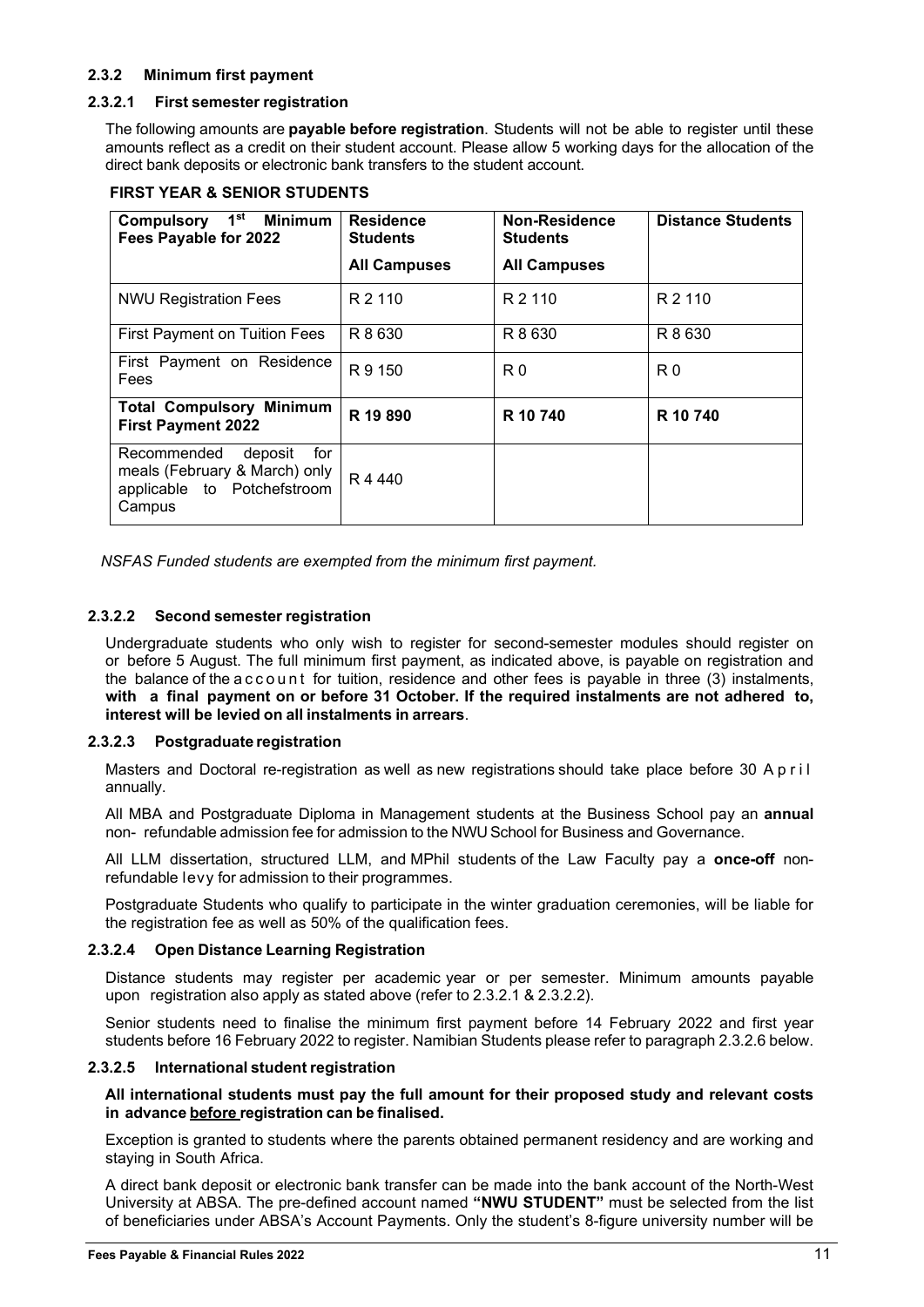accepted as beneficiary reference. Should you still wish to send a payment advice, please fax it to 087 230 3701 or email it to [NWU-Bankdeposit@nwu.ac.za.](mailto:NWU-Bankdeposit@nwu.ac.za.)

The relevant bank account number is ABSA, account number 40-7009-9350, branch code 632-005 and swift code ABSAZAJJ. Please allow seven (7) working days for foreign payments to reach our bank and take note that clearance will only be given once payment has been received in our bank account.

**Any student who wants to make use of examination facilities abroad**, will pay an additional amount, as listed under [clause](#page-16-4) [4,](#page-16-4) per module for the examination facilities outside of the RSA.

**Students are responsible to ensure that the value of any foreign deposit is equal to the value of the required payment in South African currency. Students should also take note that the bank costs of the transaction are for the account of the student.**

#### **2.3.2.6 Namibian students**

Namibian students can be accommodated by paying their minimum first payment and completing the Authority and Mandate form for debit order collection of their university account, as the university is also registered in Namibia to collect monthly instalments directly from participating banks. The Authority and Mandate form is available at PC-Invorder@nwu.ac.za.

#### **2.3.2.7 UNISA or any other tertiary institution registration**

Students who register at the NWU for degree purposes but who studies through UNISA or any other tertiary institution only pay registration fees. However, if any module(s) is (are) registered for at the NWU, the cost of the annual qualification programme and applicable module fee(s) become(s) payable.

#### <span id="page-12-0"></span>**2.3.3 Postponement for payment of minimum first payments**

Contact the Debt Collection Department of the relevant Student Account and Bursary Department

|                          | <b>Mahikeng Campus</b> | <b>Potchefstroom Campus</b> | <b>Vanderbijlpark Campus</b> |
|--------------------------|------------------------|-----------------------------|------------------------------|
| Contact<br><b>Number</b> | $(018)$ 389 2478       | (018) 299 2662 to           | (016) 910 3155 or            |
|                          |                        | (018) 299 2665 or           | $(016)$ 910 3530             |
| Email<br><b>Address</b>  | mc-collect@nwu.ac.za   | PC-Invorder@nwu.ac.za       | VC-Debtcollect@nwu.ac.za     |

#### **2.3.3.1 Bursary students**

If a student's studies are financed by way of a bursary, written proof thereof must be submitted to the Collections Department during registration. The written proof should set out what the bursary fees should be utilised for, as well as the date when payment thereof will be made.

#### **2.3.3.2 Studies financed by loans**

If a student's studies are financed by way of a loan, written proof thereof must be submitted to the Collections department during registration.

Thesestudents:

- MUST pay the University the minimum first payment from their loan within 14 calendar days of registration. Failure to adhere to this condition will result in the immediate termination of registration, and
- MUST adhere strictly to the payment of the University's required monthly instalments to settle the account by 31 July, the same as all other students.
- MUST hand in written proof of the loan. Failure to adhere to this condition will block a student's registration process, as confirmation of an approved loan alone is no longer considered sufficient to settle a university account.

#### <span id="page-12-1"></span>**2.3.4 Payment of university account**

The University also provides the alternative that tuition and residence fees may be paid off in instalments once the minimum first payment has been made upon registration. With this option tuition and residence fees are strictly payable in monthly instalments. The monthly instalments are calculated by taking the balance due after registration, regardless of any pre-paid amounts, and dividing it by the months left until the end of July. These instalments are specified on the monthly statements and are payable within thirty days following the date of account, with a final payment on or before 31 July. If the required instalments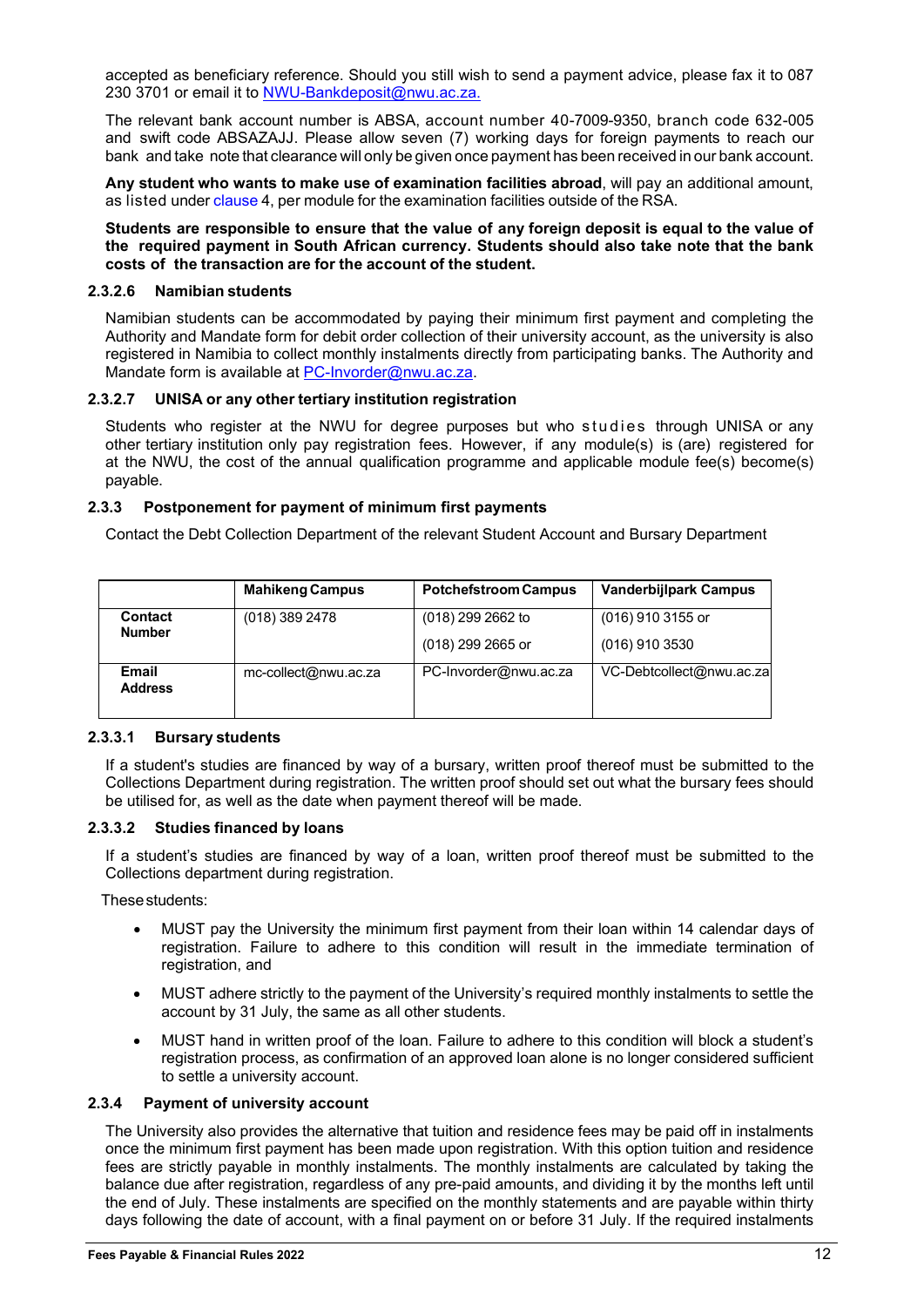are not strictly adhered to, interest will be calculated on all overdue instalments. The statements start on the 1st of each month and always end on the last day of the month. Payments after month-end would only reflect on the next month's statement and may result in interest being levied on arrear instalments. Again, please allow 5 working days to ensure the credit reflect on the student account before or on month-end to avoid interest charged.

#### **In the case where a student falls into arrear in respect of any outstanding amount in terms of the abovementioned terms of payment, the University shall levy interest in respect of such arrears.**

#### <span id="page-13-0"></span>**2.3.5 Early settlement discount on tuition and residence fees**

Tuition and residence fees may be settled in full at the beginning of the year. To qualify for an early settlement discount of 2,5%, all the following requirements must be met:

- a) Registration fees and other fees do not qualify for a discount.
- b) Both tuition and residence fees must be settled in full to qualify.
- c) Short payments based on own calculations will be considered but may lead to the disallowance of your discount.
- d) Please confirm settlement amount beforehand to avoid disappointment.
- e) All credits must reflect on the student account by the end of March.
- f) No future payments (bursaries, loans, or deposits) will be considered for calculations!
- g) Payments which reflect on the University's bank account by 31 March will be considered.
- h) The discount is only applicable to the current year and cannot be backdated for previous years! The early settlement discount will only reflect on the student account by April.
- i) Students who receive any form of financial aid do not qualify to claim this discount. It is only applicable to accounts settled in cash / electronic deposits.
- j) Discounts are not given automatically. You must apply in writing to the following email addresses with the word "2,5% discount" in the subject line of the email:

|                   | <b>Mahikeng Campus</b> | <b>Potchefstroom Campus</b> | <b>Vanderbijlpark Campus</b> |
|-------------------|------------------------|-----------------------------|------------------------------|
| E-mail<br>address | mc-studyfees@nwu.ac.za | PC-studyfees@nwu.ac.za      | vaalaccounts@nwu.ac.za       |

#### <span id="page-13-1"></span>**2.3.6 Staff discount**

Permanent staff of the North-West University and fixed-term appointments with full benefits is entitled to a discount in respect of tuition fees under the conditions as set out in the University's [Conditions of](https://intranet.nwu.ac.za/conditions-employment) [Employment,](https://intranet.nwu.ac.za/conditions-employment) clause 7.4. Temporary staff and fixed-term appointments without fringe benefits are not eligible for staff discount.

Staff discount is only applicable to qualifications as listed in official NWU year books, is based on the applicable maximum tuition fee periods as defined in clauses 2.2.3.1 and 2.2.3.2 above and is only allowed up to the end of the relevant tuition fee period and only once per qualification levy and/or modules with no exception between full-time and part-time studies.

This discount applies to all degrees and diploma courses or courses for non-degree purposes offered by the university and for which the university receives a subsidy from the state.

Staff is only entitled to discount from their date of appointment, i.e., pro rata discount if they were appointed later in the year than January. (For 12 months in service, 100% discount is granted on tuition fees; for 11 months in service: 91,67%; for 10 months: 83,33%, etc. If a staff member commences service on 1 February, he/she will be entitled to discount for the 11 months of service and 8,33% of the tuition fees is payable by the staff member. The spouse of a staff member is also only pro rata entitled to the discount from the date of their marriage if the marriage is later in the year than January. Staff discount will only be granted from the month following on the date of marriage. For example, if the couple was married during June, pro rata staff discount will only be granted from July, if all other conditions are met as set out in the guidelines.

Staff members who resign are proportionally responsible for the payment of tuition fees from the date of resignation. If staff discount has already been credited against the relevant account(s), the proportional amount for which the staff member is now responsible will be debited against the account(s).

The granting of staff discount does not affect qualification for any other study bursaries.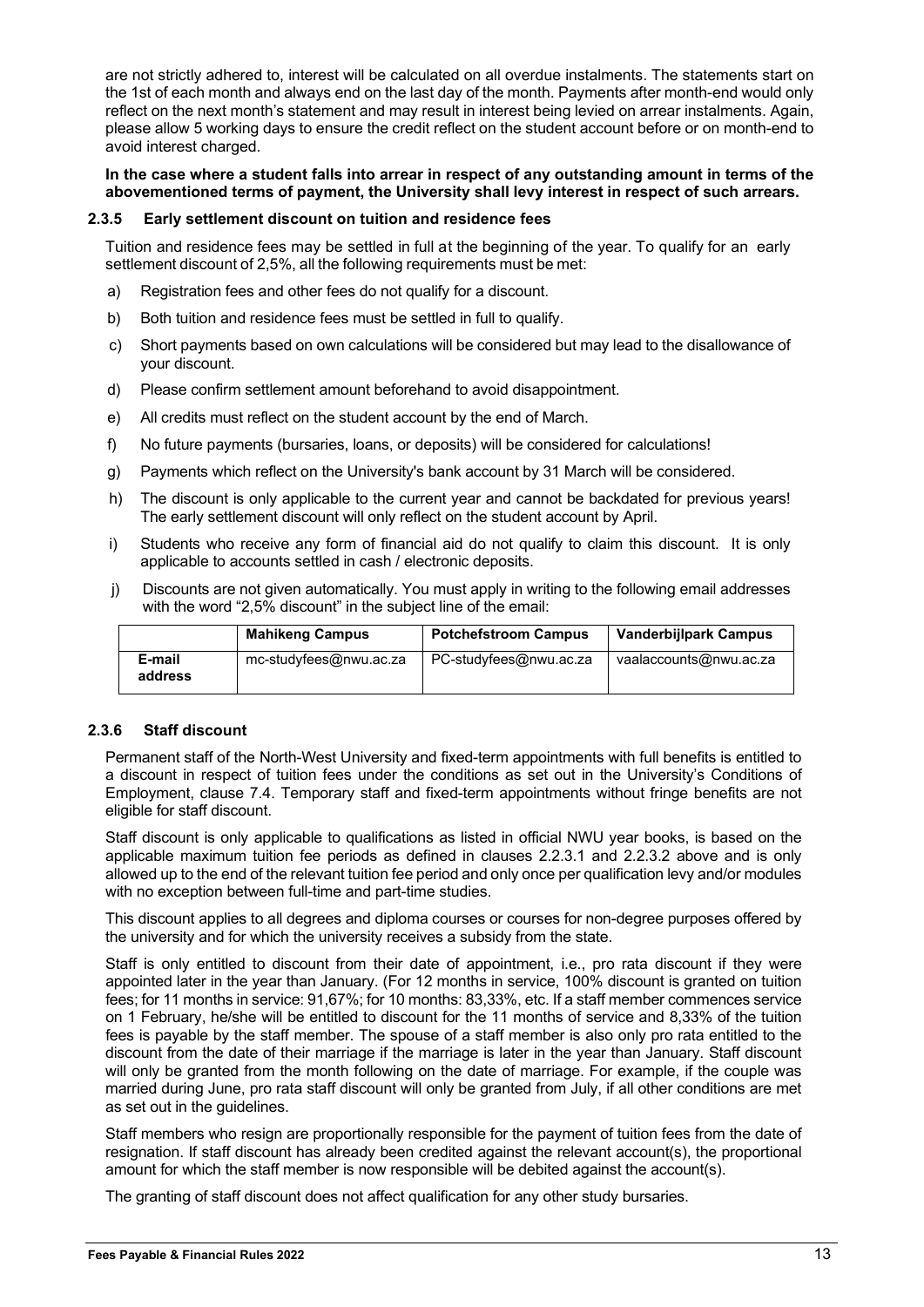Staff discount is not granted automatically; it must be applied for every year. No discount will be granted retrospectively. Discount for 2021 tuition fees will thus not be granted in 2022.

Registration fees and additional levies do not qualify for staff discount and cannot be paid in monthly instalments.

According to the [Conditions of Employment,](https://intranet.nwu.ac.za/conditions-employment) staff discount will not be granted for studies at other institutions.

Students must be enrolled for an NWU qualification as contained in the faculty year books. Courses financed through third income streams (such as short learning programmes) do not qualify for staff discount.

The Staff Discount Guidelines on tuition fees and the online application are available on the NWU Staff Intranet. All enquiries regarding Staff Discount may be directed per e-mail to [staff-discount@nwu.ac.za.](mailto:staff-discount@nwu.ac.za)

#### <span id="page-14-0"></span>**2.3.7 Credit amounts on a university account**

If a credit balance arises on a University account, an online application may be completed to request the payment of the credit amount by electronic bank transfer. The application is available for registered students on the NWU [DIY Service Portal for Credit Refund.](https://diyservices.nwu.ac.za/credit-refund) **No credit will be paid out in cash and no transfers can be made to credit card accounts.**

In cases where unregistered students wish to request a payment, the prescribed form for payment of the credit amount by electronic bank transfer must be completed. Credit balances on student accounts can only be paid out against acceptable proof on the student's identity. Payment to any other person than the student can also be made online. For unregistered students, payment to any other person than the student can only be made on written authority of the student on the prescribed form and against satisfactory proof of the identity of the student. The above procedure is necessitated by relevant legislation and internal controls.

The forms are available at:

|                   | <b>Mahikeng Campus</b> | <b>Potchefstroom Campus</b> | <b>Vanderbijlpark Campus</b> |
|-------------------|------------------------|-----------------------------|------------------------------|
| E-mail<br>address | mc-studyfees@nwu.ac.za | PC-studyfees@nwu.ac.za      | vaalaccounts@nwu.ac.za       |

Where a credit balance arises because of a cash-and or electronic funds transfer (EFT) on the University account, proof of the payment must be submitted with the request for payment of the credit.

Where a credit balance arises because of bursary or loan payments from outside of the University, these credit amounts shall only be paid out on provision of the necessary bursary or loan agreement and only after consent from the bursar or financial institution was given in writing.

Applications sent to the NWU via email must be accompanied by a copy of the ID or university card.

The NWU will not be held liable for incorrect information supplied on the DIY online application for credit refund. Please take note of the cut-off times for requesting payments as well as time delays before actual pay-out. A standard levy will be charged on the student's account for every credit refund request.

#### <span id="page-14-1"></span>**2.3.8 Responsibility for compliance with conditions of payment**

It is the student's responsibility to see to it that the conditions of payment as outlined are met, regardless of whether he/she is being financed by means of a bursary or a loan.

**Should a student fall behind with the payment of his/her account, regardless of whether he/she has arranged with the University, the University will charge interest on arrear amounts at 4% above the prime lending rate of the University's official bankers.** This interest rate is lower than the statutory rate provided for by the National Credit Act with regards to incidental credit agreements.

Accounts for tuition, residence and other fees are sent to the students or their parents via e-mail. No accounts are sent directly to bursary providers.

Student accounts can be electronically obtained via the webpage. The system will issue the student with a password that must be entered to access the information. The student account can also be viewed at the NWU DIY Service Portal as referred to in paragraph 1.4.

#### <span id="page-14-2"></span>**2.3.9 Failure to comply with the conditions of payment**

A student who cannot comply with these arrangements must make other arrangements for payment of the prescribed fees with the Collections department in advance, with the provision that the final payment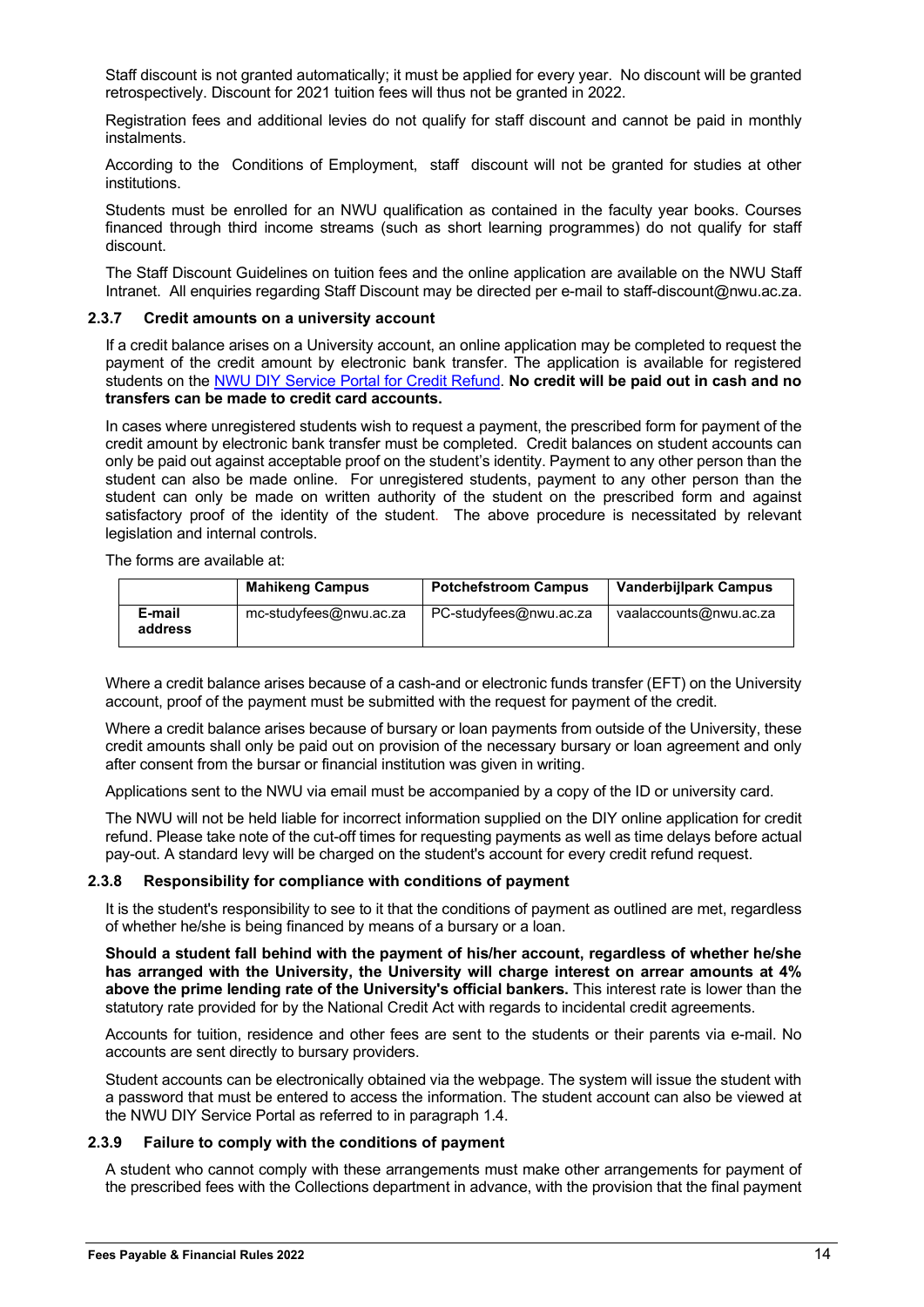is payable on 31 July. Should the money not be paid on the predetermined dates or at the times as determined otherwise, the University may resort to one or more of the following measures:

- Deactivation of the student's university card;
- refusal of admission to tuition:
- refusal of admission to the examinations;
- non-issue of academic record and certificate of conduct;
- non-issue of examination results;
- non-issue of diploma and degree certificates, to be held in safekeeping at the NWU;
- refusal of participation in the graduation ceremony;
- refusal of registration as student;
- exclusion from University residence; and
- handing over to the University lawyers or collection agencies for purposes of collecting the debt, in which event the student will be liable for interest and legal costs on an attorney and own client scale.

The student consents to the jurisdiction of the Magistrate's Court, if the University institutes an action arising from the student's non-compliance with any of the conditions contained herein, but this does not prohibit the University from instituting action at its sole discretion or making an application in the High Court of South Africa.

Should credit be granted, the University has the right to place information regarding defaulting on the payment of a University account on record with credit bureau.

All money due to the University following a handing over to the University's lawyers can only be paid directly to the lawyer. The University will not receive any payments in respect of accounts already handed over to the University's lawyers. In cases where accounts have already been handed over, the debtor remains liable for all collection costs incurred. Students who are handed over will not be allowed to register unless the account at the debt collector or attorney has been settled in full.

#### <span id="page-15-0"></span>**2.4 CREDIT BALANCES**

If a credit balance arises due to a bursary and/or loan (excluding NSFAS), it may be utilised inter alia for the following:

- To settle a book or approved equipment account;
- to settle a University Bank/Fundi loan;
- to act in accordance with bursary requirements stipulated by the donor of the bursary;
- to be carried over to the next year as minimum fees payable; and
- final-year students may request in writing the available funds at the end of the year, with written consent of the bursar.

Credit balances regarding NSFAS student accounts, will be returned to NSFAS as per NSFAS policy.

Please refer to paragraph 2.3.7 above for the request for payment of credit balances for registered – and unregistered students.

## <span id="page-15-1"></span>**3 CANCELLATION OR CHANGE OF STUDY**

#### <span id="page-15-2"></span>**3.1 PROCESS UPON CANCELLATION OF STUDY**

Your notice of cancellation of study or single course modules should be done on the official cancellation forms.

The cancellation is valid from the date of proper submission of the cancellation form to relevant SALA Division. The relevant SALA Division will notify Student Accounts and Bursaries accordingly regarding the cancellation.

• [Cancellation forms](http://services.nwu.ac.za/student-academic-lifecycle-administration/student-request-forms) for diplomas, undergraduate and honours studies are online available; from Undergraduate Administration: Records at the faculty helpdesks or can be requested at [PC-](mailto:PC-Undergrad-Records@nwu.ac.za)[Undergrad-Records@nwu.ac.za.](mailto:PC-Undergrad-Records@nwu.ac.za)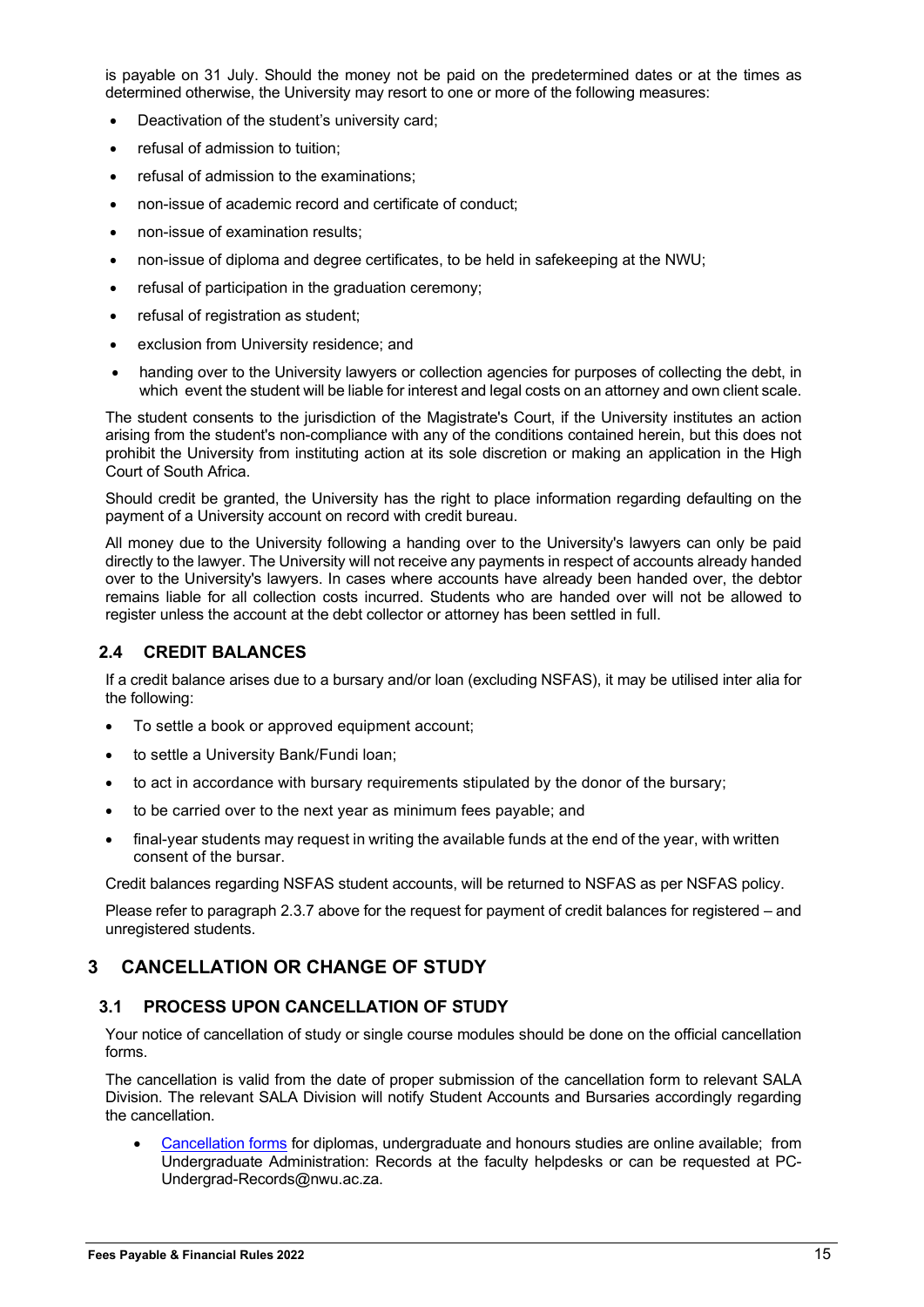• [Cancellation forms](http://studies.nwu.ac.za/postgraduate-studies/higher-degree-academic-lifecycle-forms-m-d?_ga=2.44332130.737952981.1638861786-1130886700.1624212730) for master's and doctoral studies are available at Higher Degree Administration helpdesk at each campus or can be requested at [HigherDegree-](mailto:HigherDegree-Enquiries@nwu.ac.za)[Enquiries@nwu.ac.za](mailto:HigherDegree-Enquiries@nwu.ac.za)

Students of the Unit for Open Distance Learning can request their cancellation forms at building B11A, room G03, Potchefstroom Campus, the Call Centre at 018-285 5900 or per e-mail to [DistancePotch@nwu.ac.za.](mailto:DistancePotch@nwu.ac.za)

#### <span id="page-16-0"></span>**3.2 FEES PAYABLE UPON CANCELLATION OR TERMINATION OF STUDIES**

Should a student cancel his/her diploma, undergraduate or honours studies prior to 4 March 2022 for campus and for distance students, only the registration fee is payable. Should a student cancel his/her diploma, undergraduate or honours studies after 4 March 2022, the full costs of the qualification programme and tuition for the first semester are payable.

If a postgraduate student cancels his/her masters or doctoral studies prior to 30 April, only registration fees are payable. When a postgraduate student cancels his/her studies after 30 April but before 31 July, full registration fees plus 50% of the qualification programme cost are payable. With cancellation after 31 July, full registration fees, qualification programme cost, and tuition fees are payable

Should a student cancel his/her studies for the second semester prior to 5 August 2022, only 50% of the qualification programme cost and full tuition for the first semester are payable. Should a student cancel his/her studies after 5 August 2022, the full qualification programme cost and tuition for the year are payable.

Should a distance student cancel his/her studies, and the study material has been dispatched and signed for, the fees of the study material are payable at actual cost of the university, including courier-and administration fees. If the parcel is undelivered due to contact details that were not updated, courier –and administration fees will be charged. No study material will be accepted back if the parcel has been signed for.

**Should a student cancel his/her studies, all bursaries and/or loans are immediately refundable. Should a postgraduate student cancel or terminate his/her studies, all NWU Bursaries received during the uncompleted postgraduate studies will be reversed and the student will be liable for the total cost of fees.**

In all cases of transgressions and subsequent disciplinary steps these might entail, in terms of the provisions of the University Statute and the Students' Disciplinary Rules, the temporary or permanent, total, or partial suspension of rights and privileges, intervention in or interruption or termination of studies or non-acceptance in a residence, the student concerned forfeits any claim to the repayment, reduction or waiver of moneys that have been paid or are payable to the University. All bursaries and/or loans are also immediately refundable.

#### <span id="page-16-1"></span>**3.3 FEES PAYABLE UPON AMENDING OF MODULES**

Should a student change any module(s) after the scheduled period allowed for changing, which is annually determined by the Campus Director SALA, no credit will be granted for the cancelled module(s).

#### <span id="page-16-2"></span>**3.4 AGREED SUSPENSION OF POSTGRADUATE STUDIES**

When postgraduate studies are suspended for whatever reason, the student will remain liable for all study costs (registration, tuition, and any other fees) for the period of the suspension UNLESS the student, prior to the suspension, obtained approval from the faculty, which is been approved by a faculty decision and that decision had been noted on the student's student record.

#### <span id="page-16-3"></span>**3.5 DEATH OF A REGISTERED STUDENT**

In terms of the University's Rules & Regulations, the fees that were already paid in the semester that the student becomes deceased will be refunded to the estate of the deceased student.

The student accounts department must be supplied with a certified copy of the death certificate of the deceased student for the process of closing the account to be started (see contact details in paragraph 2.1).

## <span id="page-16-4"></span>**4 OTHER FEES**

The following is a list of other fees that a student's University account may be levied with if applicable to the student.

Campus: Mahikeng (MC), Potchefstroom (PC) and Vanderbijlpark (VC)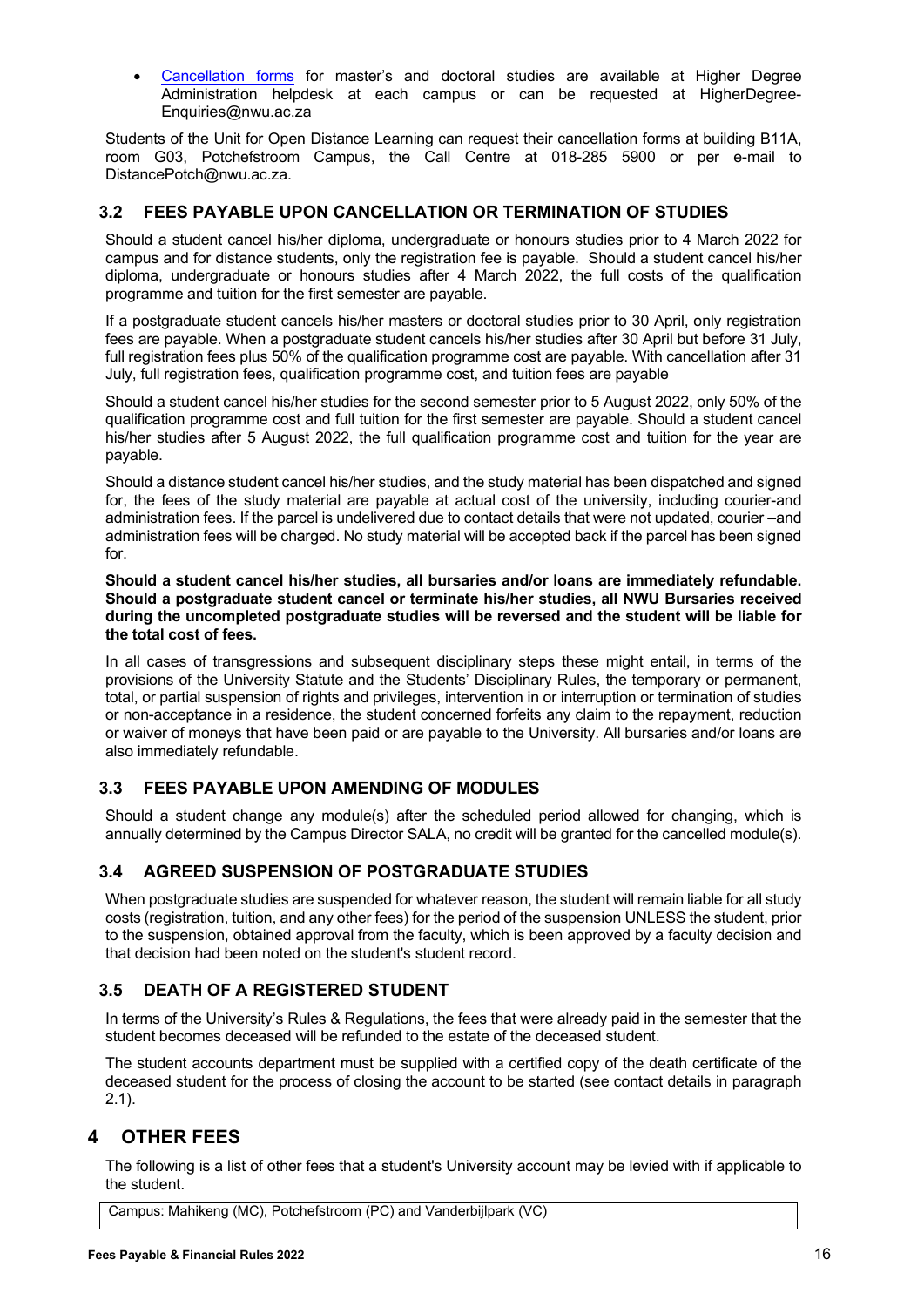| $\mathbf{1}$ | <b>Application Fees</b>                                             | New RSA Students (under-and post graduate students)                                                                                              | R <sub>0</sub> |
|--------------|---------------------------------------------------------------------|--------------------------------------------------------------------------------------------------------------------------------------------------|----------------|
|              |                                                                     | <b>New International Students</b>                                                                                                                | R 575          |
|              |                                                                     | B-Status fee (should application for study be made)                                                                                              | R425           |
|              |                                                                     | Special Admission Examination                                                                                                                    | R 460          |
| 2            | <b>Registration Fees</b>                                            | <b>Registration Fees</b>                                                                                                                         | R 2 110        |
|              |                                                                     | Fine for late registration, excluding Masters -and PhD<br><b>Students</b>                                                                        | R 540          |
|              |                                                                     | MBA: Annual admission to NWU School for Business and<br>Governance                                                                               | R 6 300        |
|              |                                                                     | Post Graduate Diploma in Management: Annual<br>Admission to NWU School for Business and Governance<br><b>Full- and Part Time Students</b>        | R 500          |
|              |                                                                     | LLM & MPhil: Once-Off admission to the master's<br>programme                                                                                     | R 2 200        |
| 3            | <b>Student</b><br>Academic<br>Lifecycle<br>Administration<br>(SALA) | Exemption fee per application: Modules completed at<br>other institutions                                                                        | R 230          |
|              |                                                                     | Reissue of academic results for non-registered students                                                                                          | R 55           |
|              |                                                                     | Academic record compiled from old files                                                                                                          | R 135          |
|              |                                                                     | Academic record complied from old files, together with<br>syllabuses                                                                             | R 280          |
|              |                                                                     | Cost Recovery: Application fee for Matriculation Board<br>exemption certificate for complete or conditional matric<br>exemption, per application | R 660          |
|              |                                                                     | Cost Recovery: Application fee for duplicate or<br>amendment of existing Matriculation Board exemption<br>certificate, per application           | R 330          |
|              |                                                                     | Late notice of module changes per transaction                                                                                                    | R 175          |
|              | Assessment<br>and<br>Timetables                                     | Examination opportunity levy per paper off campus                                                                                                | R 240          |
|              |                                                                     | Examination opportunity levy per module for distance<br>students outside RSA                                                                     | R 870          |
|              |                                                                     | Second examination opportunity (per module)                                                                                                      | R 270          |
|              |                                                                     | Final assessment opportunity in terms of academic rule<br>(per module)                                                                           | R 270          |
|              |                                                                     | Remarking of examination work on the request of a<br>student                                                                                     | R 170          |
|              | <b>Graduation Ceremonies</b>                                        | Conferral of a degree or diploma in absentia                                                                                                     | R 300          |
|              |                                                                     | Re-issue of doctoral degree certificate                                                                                                          | R 375          |
|              |                                                                     | Re-issue of other degree or diploma certificate                                                                                                  | R 355          |
| 4            | Students'<br>Academic<br>Chapters                                   | Students' Academic Chapters                                                                                                                      | R 70           |
|              |                                                                     | Students' Academic Chapters: Pharmacy                                                                                                            | R 90           |
| 5            | <b>Student Accounts</b>                                             | RealPay Debit order administration for first 6 debit order                                                                                       | R 150          |
|              |                                                                     | RealPay 7 <sup>th</sup> and more Debit orders (per debit order)                                                                                  | R 25           |
|              |                                                                     | RealPay unsuccessful debit order                                                                                                                 | R 40           |
|              |                                                                     | Duplicate account of receipt                                                                                                                     | R 15           |
|              |                                                                     | Application for a student account credit refund                                                                                                  | R 15           |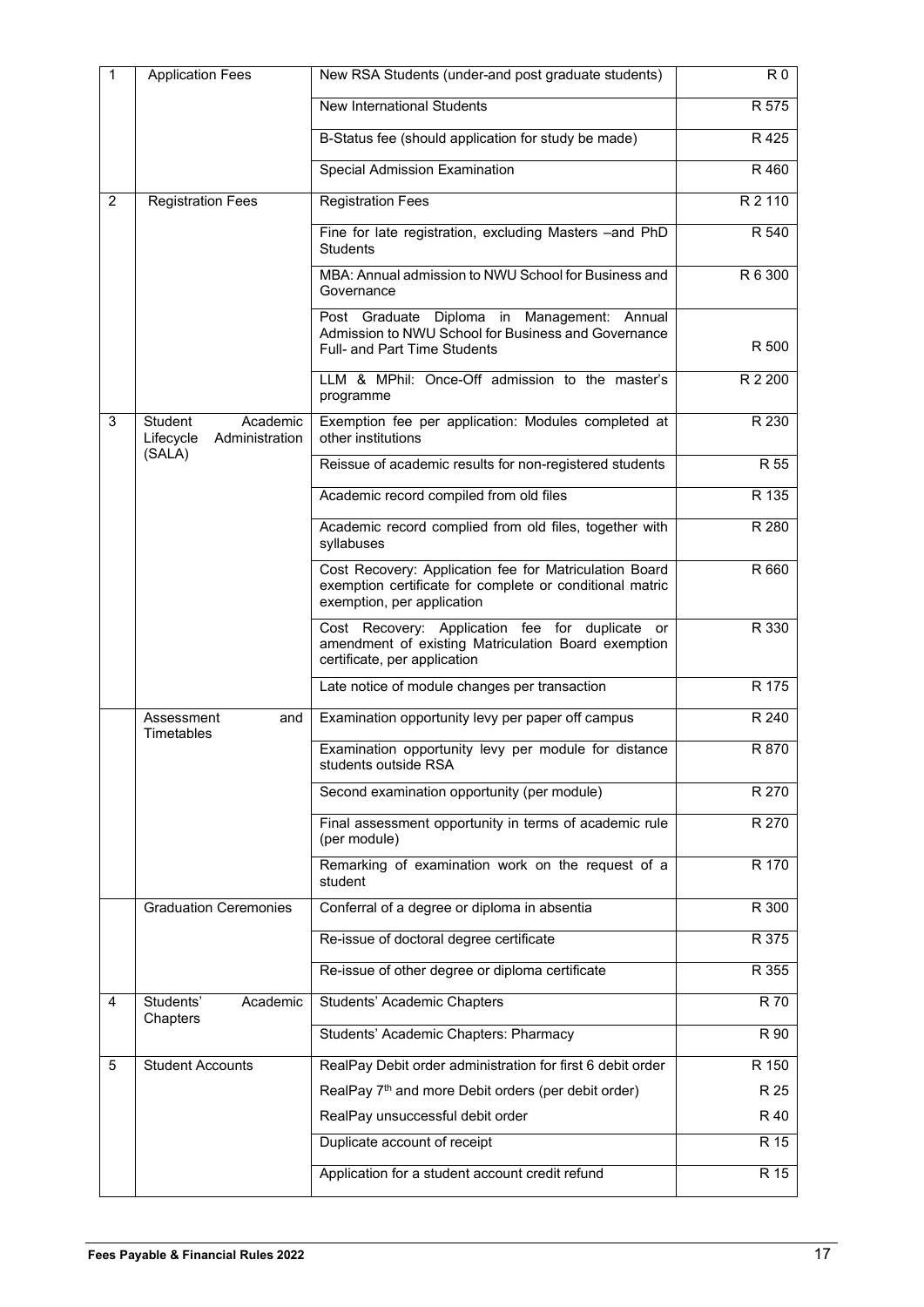| 6              | <b>Courier Costs</b>             | Local courier cost will be levied at actual cost with a<br>minimum cost of R160                               | <b>Actual Cost</b><br>Minimum R 160        |
|----------------|----------------------------------|---------------------------------------------------------------------------------------------------------------|--------------------------------------------|
| $\overline{7}$ | <b>Protection Services</b>       | Replacement of university card (1 <sup>st</sup> card is free)                                                 | R 80                                       |
|                |                                  | Issuing of duplicate parking disc                                                                             | R 30                                       |
|                |                                  | <b>Card Holders</b>                                                                                           | $\overline{R5}$                            |
|                |                                  | Lanyards                                                                                                      | R 15                                       |
|                |                                  | <b>ID Photo</b>                                                                                               | R 15                                       |
|                |                                  | Copies of campus traffic accident reports                                                                     | R 100                                      |
|                |                                  | Annual reserved undercover residence parking:                                                                 | R 87 per month<br>R 1 044 per<br>annum     |
|                |                                  | Annual reserved open residence parking                                                                        | R 52 per month<br>R 624 per<br>annum       |
|                |                                  | Reservation of parking                                                                                        | $\overline{R}$ 30 per 10<br>parking places |
|                |                                  | Cutting of keys:                                                                                              |                                            |
|                |                                  | <b>Normal Blanks</b>                                                                                          | R 15                                       |
|                |                                  | <b>ISEO</b>                                                                                                   | R 27                                       |
|                |                                  | <b>CISA &amp; Master Blanks</b>                                                                               | R 20                                       |
|                |                                  | Serial Keys Y, N & MH                                                                                         | R 10                                       |
|                |                                  | Serial Keys CD, MV & MB                                                                                       | R <sub>15</sub>                            |
|                |                                  | <b>Mortal Blanks</b>                                                                                          | R 32<br>35mm R 7                           |
|                |                                  | Key Rings 19mm, 25mm & 35mm<br>Key Tag ASS                                                                    | R <sub>1</sub>                             |
|                |                                  | Key Tag Kevron ID-5 AC100                                                                                     | R 9                                        |
| 8              | <b>Statistic</b><br>Consultation | Planning and Questionnaire Review per hour                                                                    | R 230.05                                   |
|                | Services (SCS)                   | Statistical Analysis and Data Mining per hour                                                                 | R 315.65                                   |
|                |                                  |                                                                                                               |                                            |
|                |                                  | Assistance with Interpretation of Results per hour                                                            | R 315.65                                   |
|                |                                  | Review of Final Publications per hour                                                                         | R 315.65                                   |
|                |                                  | Assistance with Publications per hour                                                                         | R 315.65                                   |
|                |                                  | Data Capturing per character                                                                                  | R 0.11                                     |
|                |                                  | Data Coding & Transcribing per hour                                                                           | R 316.00                                   |
|                |                                  | Printing per page                                                                                             | R 1.40                                     |
|                |                                  | Numbering per hour                                                                                            | R 251                                      |
|                |                                  | Handling Fee per questionnaire                                                                                | R 2.60                                     |
| 10             | <b>Conservatory Fees</b>         | Registration Fees until 17 March for the 1 <sup>st</sup> Semester and<br>29 July for 2 <sup>nd</sup> semester | R 900                                      |
|                |                                  | Tuition Fee (30 minutes per weeks for 30 weeks per<br>annum                                                   | R 4 655                                    |
|                |                                  | Tuition fee (1 hour per week for 30 weeks per annum)                                                          | R9310                                      |
|                |                                  | Registered students practice fees for organ                                                                   | R 2 3 3 5                                  |
|                |                                  | Other students / staff members practice fees for piano                                                        | R 3 2 2 5                                  |
|                |                                  | Other students / staff members practice fees for organ                                                        | R 3 790                                    |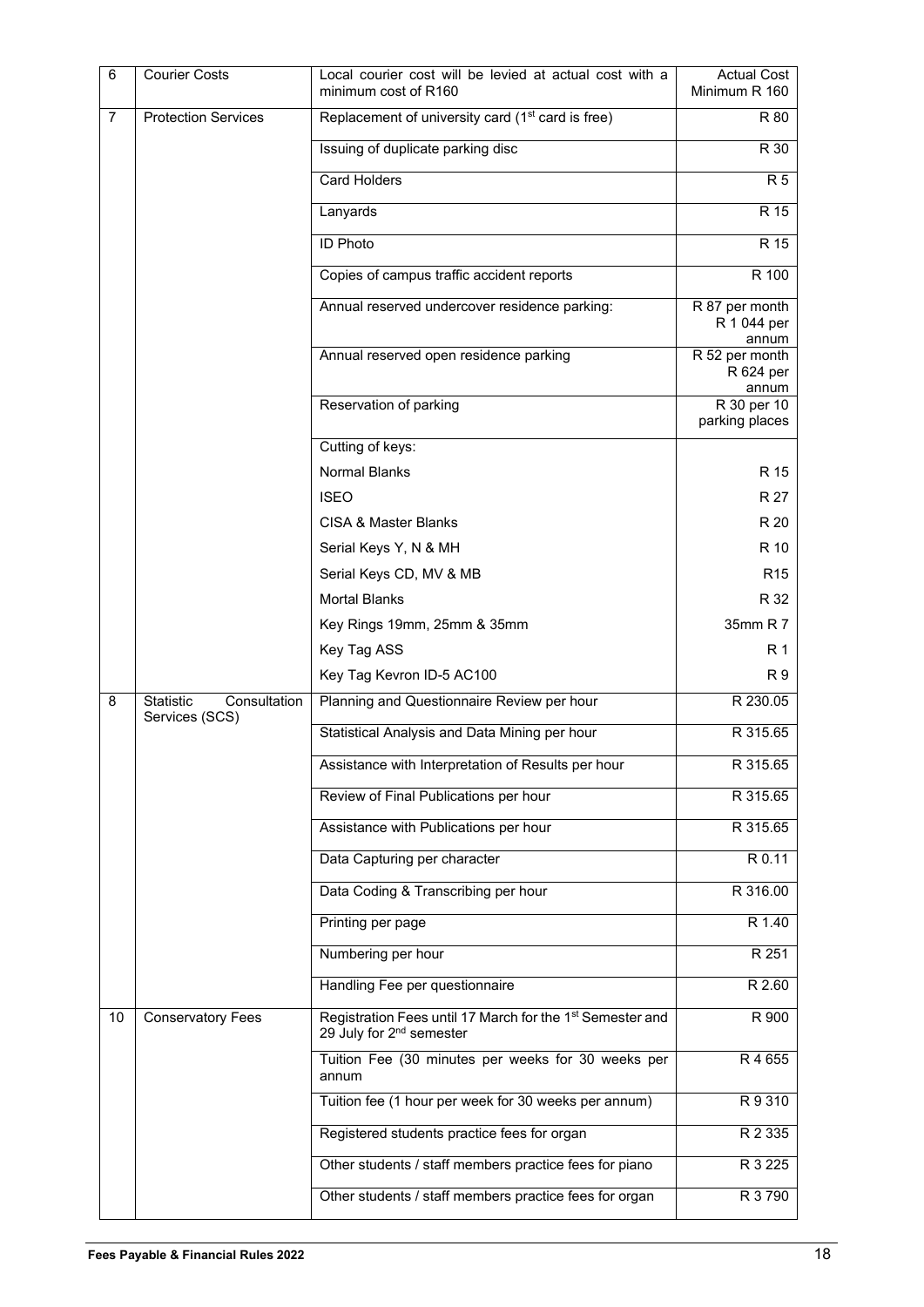|                                                                                                     |                          | Other students / staff members practice fees for voice<br>and other instruments                                                                 | R 3 225              |
|-----------------------------------------------------------------------------------------------------|--------------------------|-------------------------------------------------------------------------------------------------------------------------------------------------|----------------------|
| 11                                                                                                  | Centre<br>Health<br>Care | MC: Students                                                                                                                                    | R 10                 |
|                                                                                                     | (Clinic)                 | MC: Staff / Contract Workers / Visitors                                                                                                         | R 50                 |
|                                                                                                     |                          | PC: Student including NSFAS students                                                                                                            | R 10                 |
|                                                                                                     |                          | PC: Staff / Contract Workers                                                                                                                    | R 50                 |
|                                                                                                     |                          | VC: Students                                                                                                                                    | R 10                 |
|                                                                                                     |                          | VC: Staff / Contract Workers                                                                                                                    | R 50                 |
| 12<br>of Psychosocial<br>School<br>Health<br>୍ୟ<br>Institute for<br>Psychology & Wellbeing<br>(IPW) |                          | Departmental Selection Fee for Master's degrees<br>Psychology                                                                                   | R 420                |
|                                                                                                     |                          | Departmental Selection Fee for Master's degrees Social<br>Work                                                                                  | R 250                |
|                                                                                                     |                          | Psychological Services of therapy sessions at Institute<br>for Psychology & Wellbeing (IPW)                                                     | R 150 per<br>session |
|                                                                                                     |                          | Registration with the South African Council for Social<br>Service Professions (SACSSP) only 2 <sup>nd</sup> Year Social<br><b>Work Students</b> | R 225                |
| 13                                                                                                  | Library                  | Administration fee (lost books)                                                                                                                 | R 150                |

## <span id="page-19-0"></span>**5 FINANCIAL SUPPORT**

The aim of the North-West University Bursary Department is to provide financial aid (subject to guidelines) to students who wish to participate actively in creating a stimulating climate at the University based on their academic, leadership, arts and culture as well as sports achievements.

**Note that the university reserves the right to, without prior notice, amend any terms and conditions, amounts as well as allocations that have been approved by the University Management Committee (UMC).**

#### <span id="page-19-1"></span>**5.1 NWU BURSARIES (only applicable to full–and part time students)**

**DISTANCE LEARNING students do not qualify for these and/or any other bursaries.**

#### <span id="page-19-2"></span>**5.1.1 Bursaries for undergraduate studies**

Contact information for undergraduate financial support/enquiries or to see bursary terms and conditions:

**Webpage**: [NWU Bursaries for undergraduate studies](http://studies.nwu.ac.za/financial-support-services/bursaries-undergraduate-studies)

| E-mail address: | Mahikeng:       | MC-UnderGradBurs@nwu.ac.za |
|-----------------|-----------------|----------------------------|
|                 | Potchefstroom:  | PC-Studyfees@nwu.ac.za     |
|                 | Vanderbijlpark: | VC-UnderGradBurs@nwu.ac.za |

All bursaries are awarded only for the acquisition of a first qualification that must be obtained within the minimum period (3 or 4 years) of the qualification registered for in the first year. Should the student change his/her field of study, this condition regarding the initial qualification's minimum period of study, remains valid.

The University's target date for pay-out for all these bursaries is the end of March.

Please note: The NSFAS (National Student Financial Aid Scheme) policy prohibits the allocation of any/all other bursaries to students who are fully covered by NSFAS. In other words, students who receive full funding for registration fees, tuition fees, meals, and accommodation, are prohibited from receiving funds from either university funds or any other source. The North-West University must adhere to the NSFAS policy and therefore no NSFAS approved student will be eligible to receive any of the bursaries listed below.

The following NWU undergraduate bursaries are available: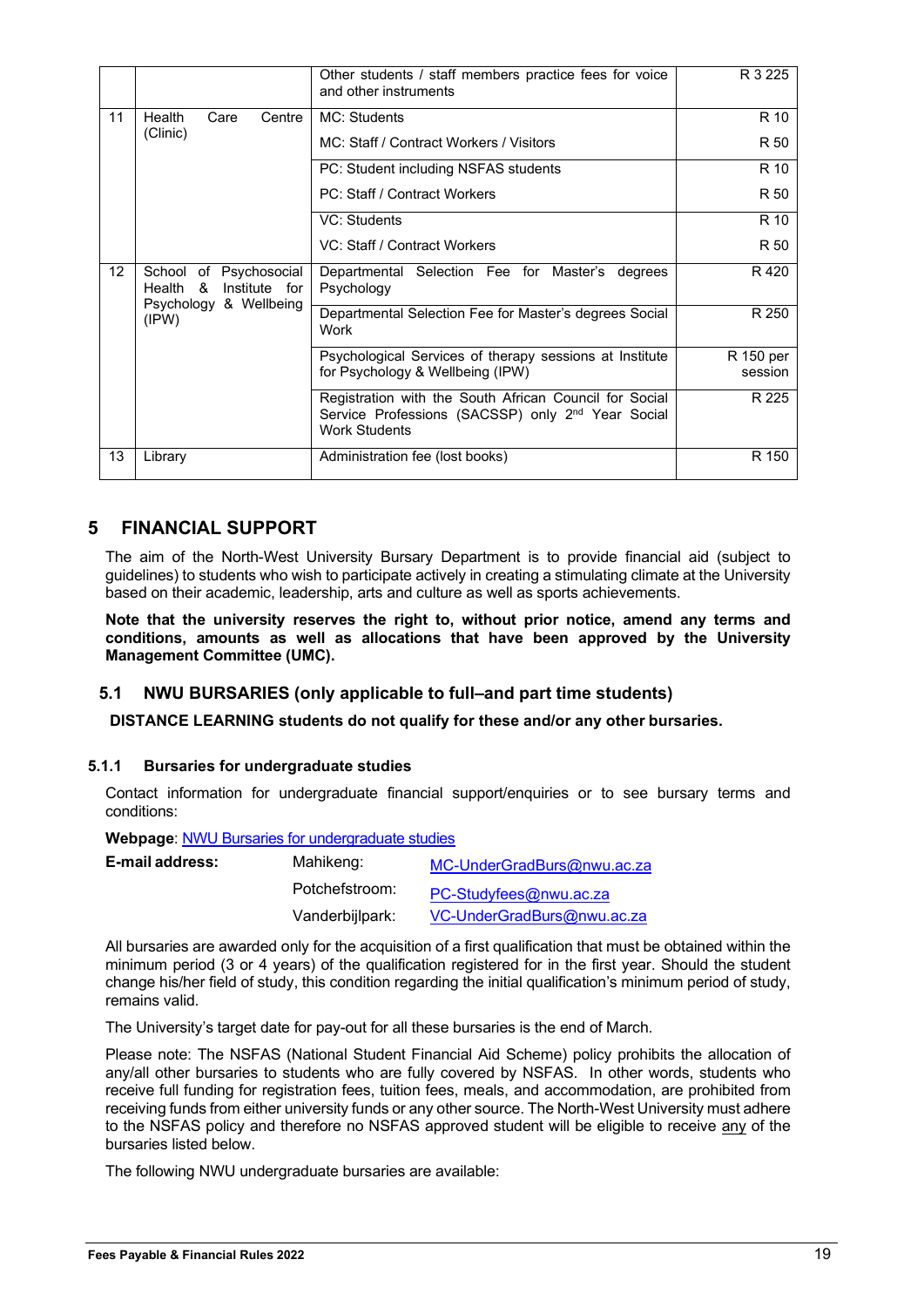#### **5.1.1.1 Academic merit bursaries**

#### **5.1.1.1.1 Academic merit bursary for a first-time recipient**

Academic merit bursary for a first-time recipient will only be awarded in the first year of study. These bursaries are awarded AUTOMATICALLY to all full-time first-year students who:

- Completed Grade 12 in the previous year.
- Register at the NWU for the first time after completing Grade 12, for a first undergraduate qualification.
- Obtained an average of 75% or higher during the Grade 12 final examination.
- Merit bursaries are calculated on the matric results that the university receives from the Department of Education in January.
- The bursary is awarded on account of the student's true average obtained.
- Calculate as follows: Life Orientation is disregarded. Add the percentages of the six subjects with the highest marks and divide by six to calculate the true average. No marks will be rounded off.

| <b>Student's Average %</b> | <b>Merit Bursary</b> |
|----------------------------|----------------------|
| $85 - 100\%$               | 100% of tuition fees |
| $80 - 84\%$                | 75% of tuition fees  |
| 75 - 79%                   | 25% of tuition fees  |

Students who did not matriculate via the South African school system, must apply for the merit bursary, on the merit bursary application form, and must attach official final results. This includes Cambridge and Namibian students. These bursaries will be evaluated individually, and allocations paid manually, during March.

#### **5.1.1.1.2 Senior academic merit bursary (2nd, 3rd and 4th year)**

*The University Management Committee (UMC) has revised the preliminary conditions for merit bursaries introduced in 2021 for potential payment to qualifying senior students in 2022. Covid-19 has a serious ongoing impact on the financial stability of the university, and therefore we had to readjust the preliminary conditions for merit bursaries for 2022 to ensure that we remain within the budget allocated for merit bursaries, as well as within the broader university budget.*

*We also acknowledge the negative financial impact of Covid-19 on all our stakeholders and continuously explore a range of options that have the potential to lead to long-term and sustainable solutions. It must be emphasised that the revision is still in progress and final communication will follow once all the 2021 academic results are captured and the financial impact of the merit bursaries for the university is clear.*

Academic merit bursaries are awarded automatically to full-time undergraduate students and therefore these students do not have to apply. Part-time students and students from other Universities must apply for the bursary using the prescribed application form available on the webpage – closing date 31 January of the year of registration. The students must be registered for a FIRST undergraduate qualification and comply with the specific requirements of the bursary.

- Academic merit bursaries to senior students (2nd, 3rd and 4th year) are awarded **AUTOMATICALLY to FULL-TIME** students who are registered for a first undergraduate qualification.
- Part-time senior students registered for the full curriculum and who comply with the bursary conditions, must **APPLY ANNUALLY** for the bursary, and qualify for 50% of the normal allocation as set out below.
- To qualify, the student should have passed all the major-, ancillary and additional modules during the previous year AND obtained an average of at least 75%. The average is calculated by adding all major-and ancillary module marks and dividing the total by the number of modules. No marks will be rounded off. This bursary is only applicable for the minimum period of the qualification registered for in the first year (namely 3 or 4 years). No allocations are made on account of distinctions, only on account of the average obtained in the previous year of study. Once the average has been calculated, the allocation is determined by using the table below *(to be confirmed, and subject to change):*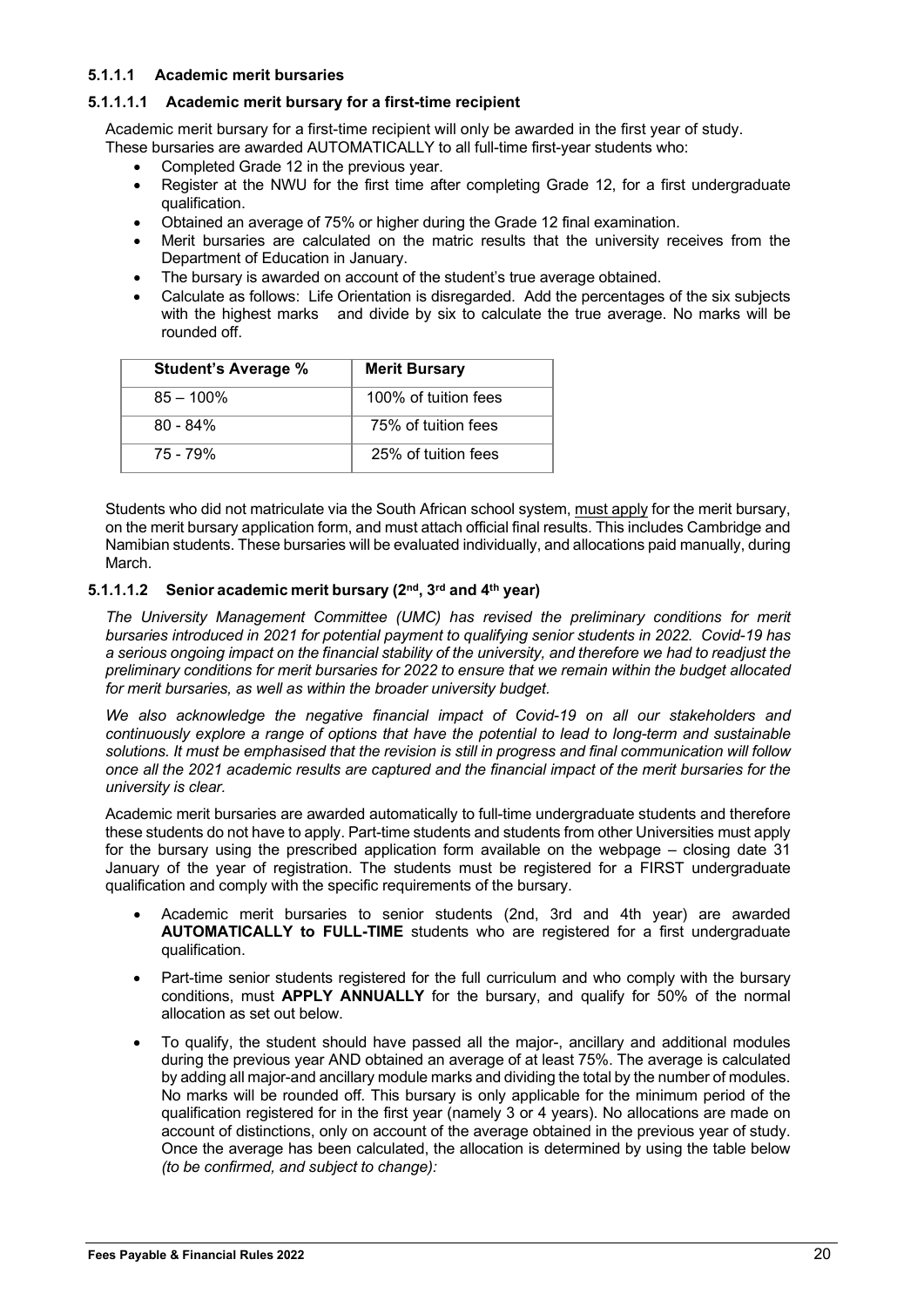| <b>Student's Average %</b> | <b>Merit Bursary</b> |
|----------------------------|----------------------|
| 75% to 79,99%              | 15% of tuition fees  |
| 80% to 84,99%              | 40% of tuition fees  |
| 85% and above              | 50% of tuition fees  |

#### **5.1.1.2 Leadership and Arts-and Cultural Bursaries**

The following bursaries are available and must be applied for, using the prescribed application form available, on the webpage:

#### **5.1.1.2.1 Leaders of student councils**

A once-off bursary awarded to students who were the chairperson of the Students Representative Council **(only head boy/head girl of the school)** during their high school career. The student should apply for this once-off bursary and the allocation amounts to R3 500 which is deducted from the tuition fees account. Corroborative documents namely a copy of the official testimonial issued by the school or a similar certificate must be attached to this application.

#### **5.1.1.2.2 Arts and Culture bursaries**

Awarded to first-year students for exceptional achievements in art and culture activities during Grade 8- 12. The value of the award differs, and the evaluation is done by the Department of Arts and Culture.

The closing date for prospective students is 28 February in the year of registration.

#### <span id="page-21-0"></span>**5.2 SUPPORT BURSARIES**

The following support bursaries are available and must be applied for only once (5.2.1 & 5.2.2):

#### <span id="page-21-1"></span>**5.2.1 Physical disability Bursary**

Students with a degenerating physical disability which impedes their studies AND who submit a recent medical certificate to confirm their condition, should apply and will receive an allocation equal to 25% of their tuition fees. Only applicable for the minimum period of the qualification registered for in the first year (namely 3 or 4 years). A student should apply once only in the first year and attach a recent medical certificate.

The closing date for the prospective students is 28 February in the year of registration.

#### <span id="page-21-2"></span>**5.2.2 Orphan and foster-care Bursary**

The bursary provides financial support to orphan or foster-care students and is equal to 25% of tuition fees. Death certificates of both parents, court order of foster-care placement or an affidavit from the social worker must be attached. Only applicable for the minimum period of the qualification registered for in the first year (namely 3 or 4 years). A student should apply once only in the first year after which the bursary will be allocated automatically while the student qualifies according to the bursary conditions.

The closing date for the prospective students is 28 February in the year of registration.

#### <span id="page-21-3"></span>**5.2.3 Family Bursary**

Granted to families with two or more members simultaneously registered at the NWU within the minimum periods of study for the duration of their studies.

The students must be registered for a FIRST undergraduate qualification and comply with the specific requirements of the bursary. Application must be made **annually** using the prescribed application forms on the webpage.

**ONLY** the student with the largest student number need to apply, so one application per family. Instances in which the surnames of the students differ because of stepbrother(s)/stepsister(s), documentation must be attached that can verify that the relation is legally binding (i.e., a copy of the marriage certificate). Payment is done to the class fees account of the student(s) with the largest student number(s). The bursary is paid to the account of the student with the largest student number. Annual re-application before the undermentioned closing date is required. The sliding scale for awards are as follows:

| Second student | 15% of tuition fees | Fourth student | 25% of tuition fees |
|----------------|---------------------|----------------|---------------------|
| Third student  | 20% of tuition fees | Fifth student  | 30% of tuition fees |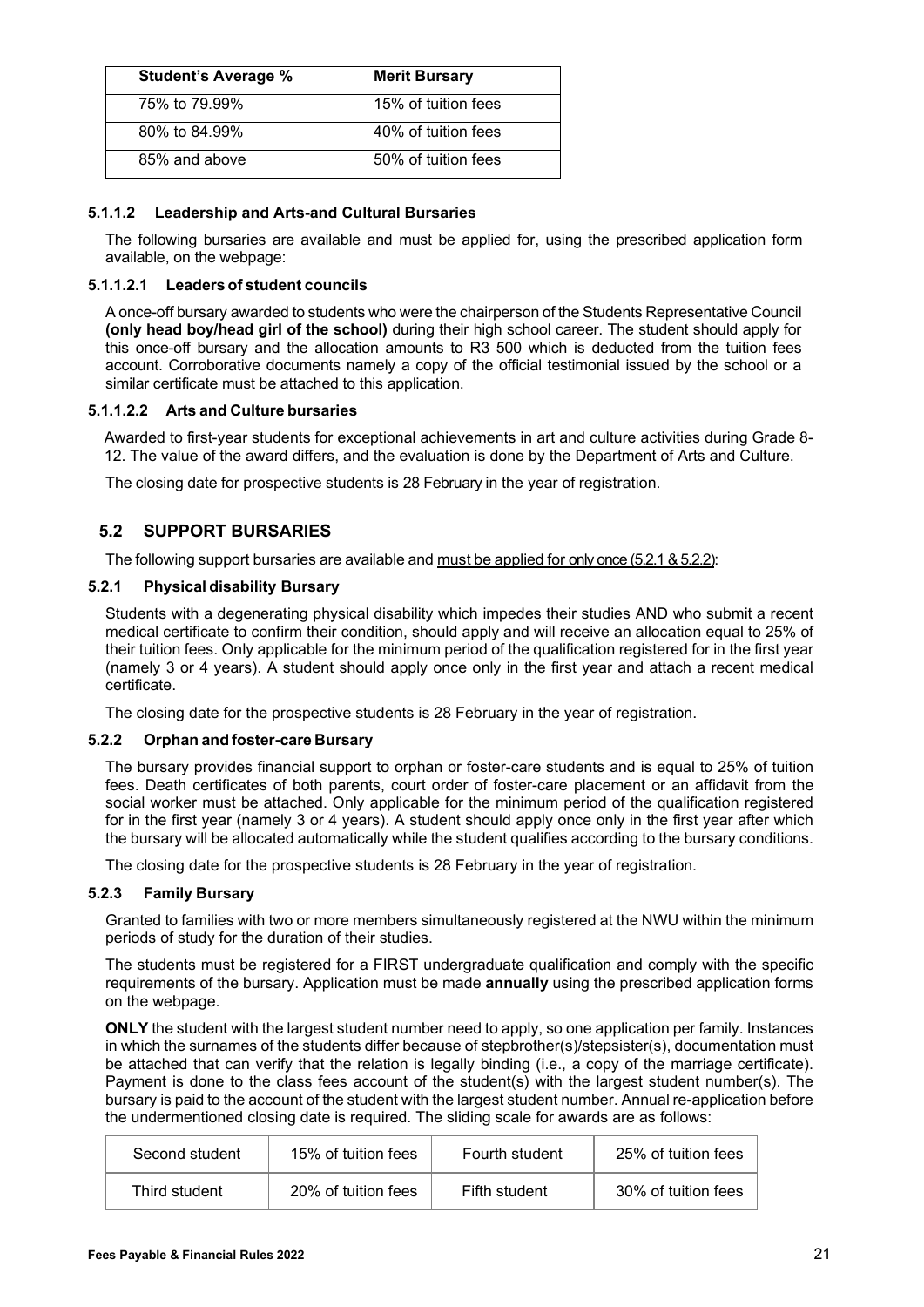**Part-time/contact** students qualify for **50%** of above-mentioned bursary awards. ANNUAL re-application for this bursary is required.

**Distance learning** students do not qualify for the bursary.

Closing date for the bursary applications for prospective students is 31 January in the year of registration and for senior students 30 September in the year preceding registration.

The closing date for the prospective students is 28 February in the year of registration.

#### <span id="page-22-0"></span>**5.3 SPORTS BURSARIES**

Contact information for enquiries and application forms:

| <b>Mahikeng Campus</b>                                          | <b>Potchefstroom Campus</b>                                  | <b>Vanderbijlpark Campus</b>          |
|-----------------------------------------------------------------|--------------------------------------------------------------|---------------------------------------|
| <b>Soccer Institute &amp; Other Sports</b>                      | <b>Rugby Institute</b>                                       | <b>All Sports</b>                     |
| Web Address:                                                    | E-mail: ronel.emms@nwu.ac.za                                 | Contact Person:                       |
| http://www.nwu.ac.za/content/n                                  | Tel: (018) 299 2429                                          | Sean McCallaghan                      |
| Mahikeng-campus-soccer-<br>wu-<br>institute                     | <b>Other Sports</b>                                          | Tel (016) 910 3229                    |
| Rick<br>Contact<br>Person:<br>van<br>Rooyen Tel: (018) 389 2406 | E-mail:<br>corene.middleton@nwu.ac.za<br>Tel: (018) 299 2905 | E-mail:<br>sean.mccallaghan@nwu.ac.za |

#### <span id="page-22-1"></span>**5.4 BURSARIES FOR POSTGRADUATE STUDIES**

The NWU postgraduate bursary scheme aims to provide financial support to postgraduate students and to give recognition to students who perform well academically. The NWU postgraduate bursary scheme is in line with the strategic objectives of the University as explained in the Institutional Plan.

The students must be registered for a FIRST Honours, Masters or Doctoral qualification and comply with the specific requirements of the bursary. Application must be made **annually** using the prescribed applications forms on the webpage. The University's target date for pay-out for all these bursaries is the **end of April.**

#### **Only online applications for NWU Postgraduate Bursaries will be accepted.**

The following two categories of bursaries are available:

#### <span id="page-22-2"></span>**5.4.1 NWU Honours Bursary**

The NWU Honours Bursary is available for one year for full-time students only. Closing date 31 March in the year of registration.

This bursary is available only for students that register for a FULL-TIME prescribed Honours degree (postgraduate diplomas and PGCE included). Part-time and/or occasional students as well as working students don't qualify. Working students are defined as students who work for an employer, earning a salary and where work is the main activity.

The bursary is valid for one (1) year only. Bursary holders must complete the Honours degree within a grace period of 1 (one) year.

Students from other universities must attach an academic record of the preceding qualifying degree.

Students receiving bursaries from Statutory Councils such as the NRF and other outside institutions may apply for a top-up Honours bursary up to but not exceeding the maximum amount of R117 900 subject to the bursary amounts specified below. The University reserves the right to cancel or adjust the Honours bursary if the amount of R117 900 is exceeded.

The bursary amount is repayable if a student fails to comply with any of the conditions, terminates studies or does not complete the course within the prescribed period.

The University reserves the right, should circumstances be justified, to alter the guidelines, conditions, and values of the bursary without prior notice to the applicant.

The following bursaries will be awarded:

R22 600 (amount will be reviewed annually) for scarce skills courses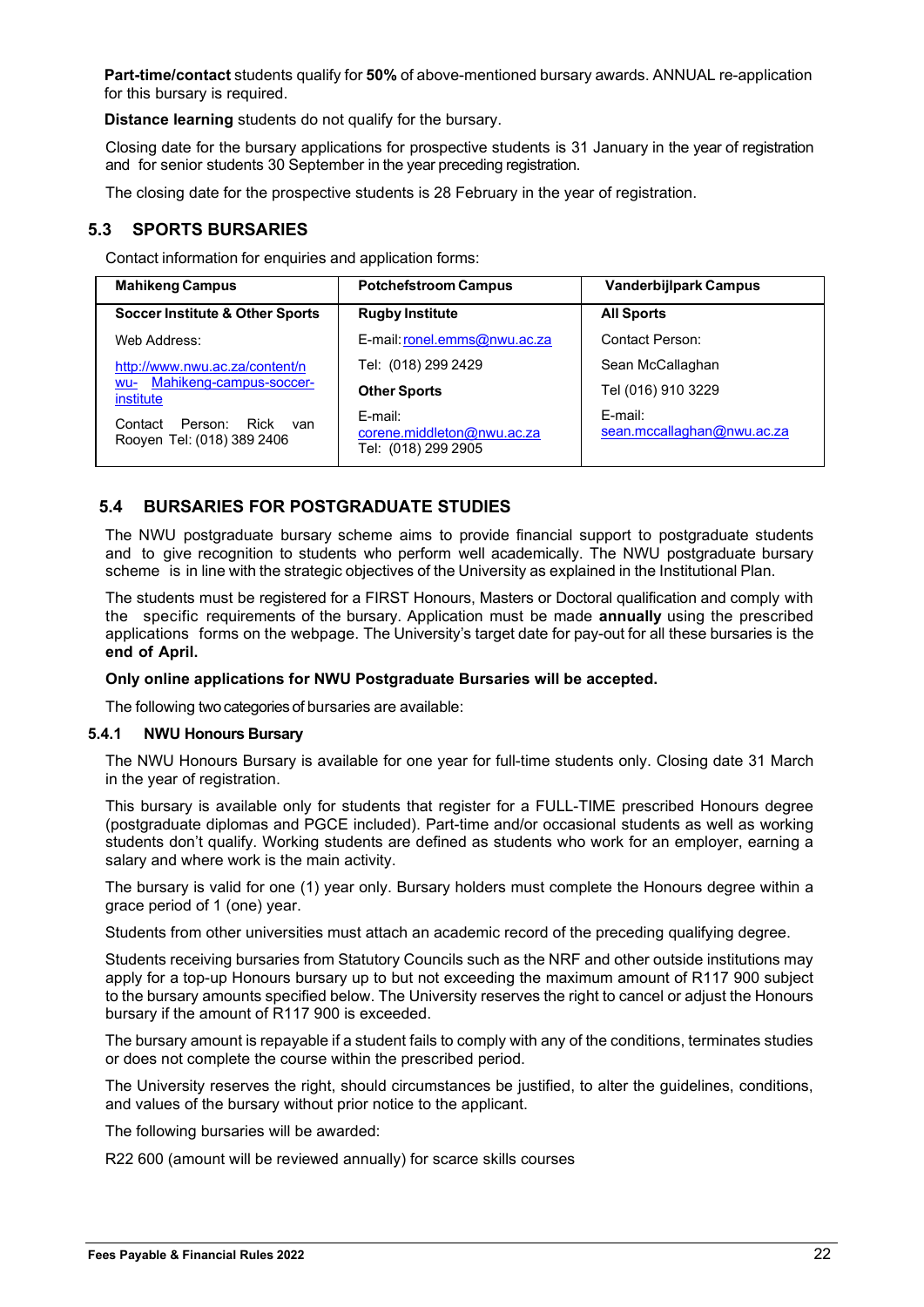To qualify applicants must have achieved a minimum average of 65% in the final year modules/subjects of the preceding, completed degree. Academic records of the previous qualifying degree must be attached. Certificates only are not valid.

| <b>IDENTIFIED SCARCE SKILLS: BSc and BCom</b> |                             |                                   |  |  |
|-----------------------------------------------|-----------------------------|-----------------------------------|--|--|
| <b>Accounting Sciences</b>                    | <b>Health Science</b>       | <b>Mathematical Sciences</b>      |  |  |
| <b>Actuarial Studies</b>                      | Demographic Sciences        | <b>Physical Sciences</b>          |  |  |
| Agricultural Sciences                         | Economics                   | <b>Sport Sciences</b>             |  |  |
| Architecture                                  | Electronic Sciences         | <b>Risk Management</b>            |  |  |
| <b>Auditing Sciences</b>                      | Engineering                 | Tourism                           |  |  |
| Biotechnology                                 | <b>Financial Management</b> | <b>Transportation Studies</b>     |  |  |
| <b>Chemical Sciences</b>                      | Geology                     | <b>Statistics</b>                 |  |  |
| Chemistry                                     | Informational Studies       | <b>Natural Science Statistics</b> |  |  |
| <b>Computer Sciences</b>                      | Logistics                   |                                   |  |  |
| See BCom non-scarce exceptions in table below |                             |                                   |  |  |

R19 300 (amount will be reviewed annually) for non-scarce skills courses

To qualify applicants must have achieved **a minimum average of 70%** in the final year modules/subjects of the preceding, completed degree. Academic records of the previous qualifying degree must be attached. Certificates only are not valid.

| <b>IDENTIFIED NON-SCARSE SKILLS</b> |                                                                                                                                                                                                                                                                                               |  |
|-------------------------------------|-----------------------------------------------------------------------------------------------------------------------------------------------------------------------------------------------------------------------------------------------------------------------------------------------|--|
| <b>Degree</b>                       | <b>Field of study</b>                                                                                                                                                                                                                                                                         |  |
| <b>BA, BEd, BTh, BHSc</b>           | All subjects                                                                                                                                                                                                                                                                                  |  |
| <b>BCom</b>                         | Communication / Economy & Communication / Entrepreneurs /<br>Financial Business / Industrial Psychology / International Trading<br>/ Journalism / Labour Relations / Law / Management / Marketing<br>Human Resources / Political Studies / Population Studies / Social<br>Science / Sociology |  |
| <b>Diplomas and Certificates</b>    | Disaster & Risk, Education, Management, Nuclear and Technology                                                                                                                                                                                                                                |  |

#### <span id="page-23-0"></span>**5.4.2 NWU Masters Bursary**

This bursary is available only for postgraduate students that register for a full prescribed Master's degree.

Application for the bursary must be done annually on the prescribed application form before or on 31 March in the year of registration.

Students from other universities must attach an academic record of the preceding qualifying degree.

Masters' students can receive bursaries from one or more sources not exceeding the maximum of R261 900. The University reserves the right to cancel or adjust the Master's bursary if the amount of R261 900 is exceeded.

The bursary amount is repayable if a student fails to comply with any of the conditions, terminates studies or does not complete the course within the prescribed period.

The University reserves the right, should circumstances be justified, to alter the guidelines, conditions and values of the bursary without prior notice to the applicant.

To qualify applicants must have achieved **a minimum average of 60%** for all modules/subjects during the preceding, completed Honour's degree. Students who have obtained a four-year B-degree in BIng, BPharm, MMus or BArt Science in Town and Regional Planning also qualify. Academic records of the previous completed degree must be attached. Certificates only are not valid.

**Part-time students and working students may apply for a 50% allocation** of the NWU postgraduate bursary (working students are defined as students who work for an employer, earning a salary and where work is the main activity).

The bursary is valid for two (2) years only. R27 400 per year will be awarded for full time students - the total bursary value over 2 years is R54 800 (amount will be reviewed annually)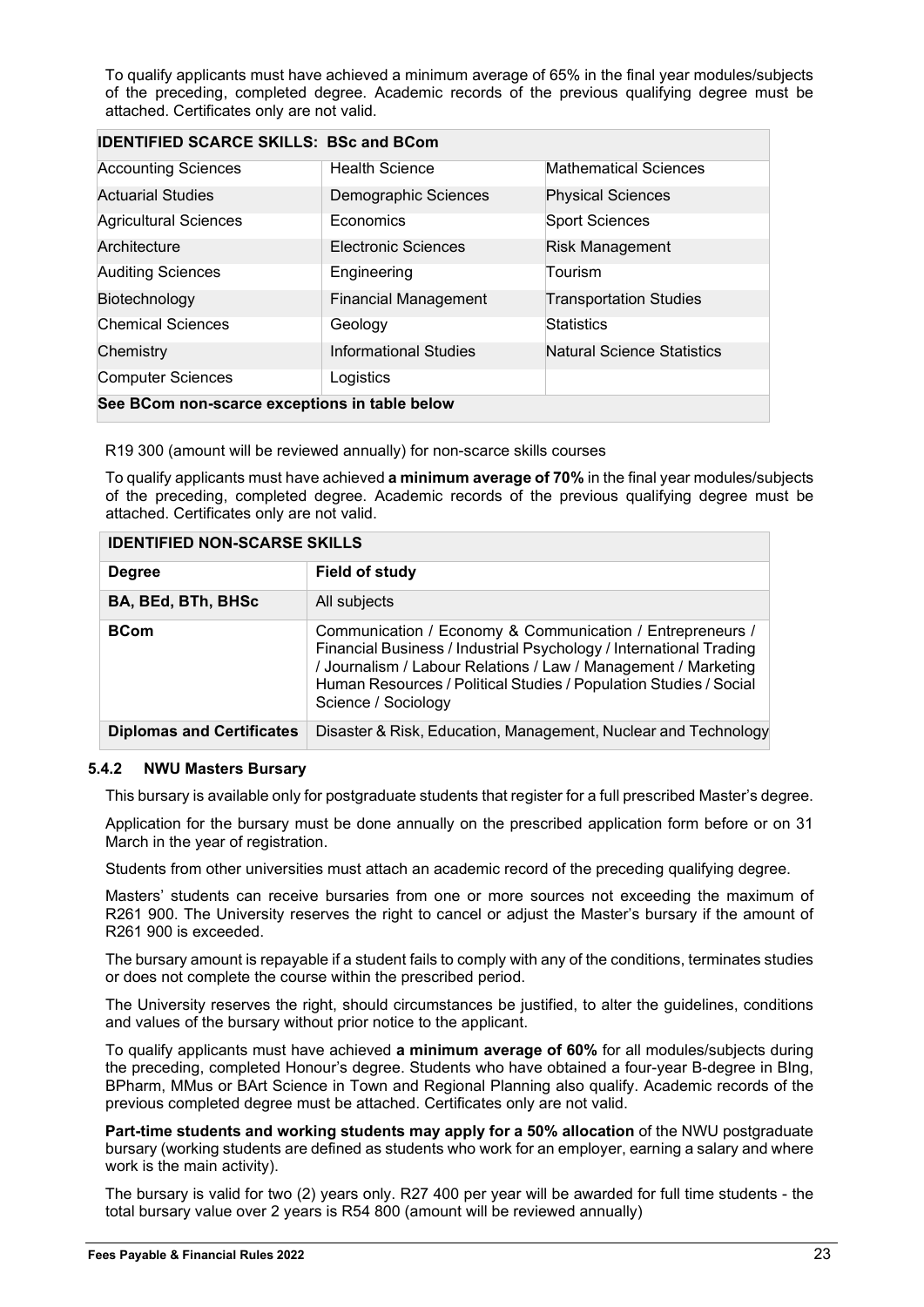Students that already received a Master's bursary must apply for the Masters Progress Bursary: For the Progress Bursary the prescribed Progress Report, completed by the study leader, must be attached to the application. This report serves as a recommendation of academic progress. If the student didn't previously receive a NWU Masters Bursary the student must attach the academic script of the preceding qualifying degree also to verify the minimum average of 60%. Incomplete applications do not qualify.

If a Master's student, after completing the degree within one year, immediately enrols for Doctoral studies, R27 400 will be carried over only to the first year of Doctoral studies. If the student does not enrol for Doctoral studies immediately after completing the Master's degree the bursary value remains only R27 400. Send a notice e-mail to your campus postgraduate e-mail address.

Bursary holders must complete the Master's degree within a minimum grace period of three (3) years.

#### <span id="page-24-0"></span>**5.4.3 NWU Doctoral Bursary**

The bursary is available only for postgraduate students who register for a full prescribed Doctoral degree.

Application for the bursary must be done annually on the prescribed application before or on 31 March in the year of registration.

Students from other universities must attach an academic record of the previous qualifying degree.

Doctoral degree students can receive bursaries from one or more sources not exceeding the maximum amount of R 327 400. The University reserves the right to cancel or adjust the Doctoral bursary if the amount of R 327 400 is exceeded.

The bursary amount is repayable if a student fails to comply with any of the conditions, terminates studies or does not complete the course within the prescribed period.

The University reserves the right, should circumstances be justified, to alter the guidelines, conditions and values of the bursary without prior notice to the applicant.

To qualify applicants must have achieved **a minimum average of 60%** for all modules/subjects during the preceding, completed Masters' degree. Academic records of the previous completed degree must be attached – certificates of degree only are not acceptable.

**Part-time students and working students may apply for a 50% allocation** of the NWU postgraduate bursary (Working students are defined as students who work for an employer, earning a salary and where work is the main activity).

The bursary is valid for three (3) years only. R29 500 per year will be awarded for full time students - the total bursary value over 2 years is R88 500 (amount will be reviewed annually)

Students that already received a Doctoral bursary must apply for the Doctoral Progress Bursary. For the Progress Bursary the prescribed Progress Report, completed by the study leader, MUST be attached to the application. This report serves as a recommendation of academic progress. If the student did not previously receive a NWU Doctoral Bursary the student MUST attach the academic script of the preceding qualifying degree also to verify the average of 60%. Incomplete applications are invalid.

If a Masters student, after completing the degree, immediately enrols for Doctoral studies, R29 500 will be carried over to the first year of Doctoral studies. If the student does not enrol for Doctoral studies the bursary value remains only R29 500. Send a notice e-mail to your campus postgraduate e-mail address.

#### **Late applications will only be considered with a written recommendation from the study leader.**

- **NWU Masters Bursary** Available for two years, part-time and full-time students. Closing date 31 March in the year of registration.
- **NWU Doctoral Bursary** Available for three years, part-time and full-time students. Closing date 31 March in the year of registration.

#### <span id="page-24-1"></span>**5.4.4 NWU Postgraduate Cum Laude Academic Merit Bursary**

This academic merit bursary is **a once-off bursary** available only for the first year of the postgraduate qualification. Closing date is 30 April in the year of registration.

The NWU Postgraduate Academic Bursary is supplementary to all other postgraduate bursaries and is awarded for academic achievement. The NWU Postgraduate Bursary Scheme and Academic Merit Bursary are TWO separate bursaries with an application form for each.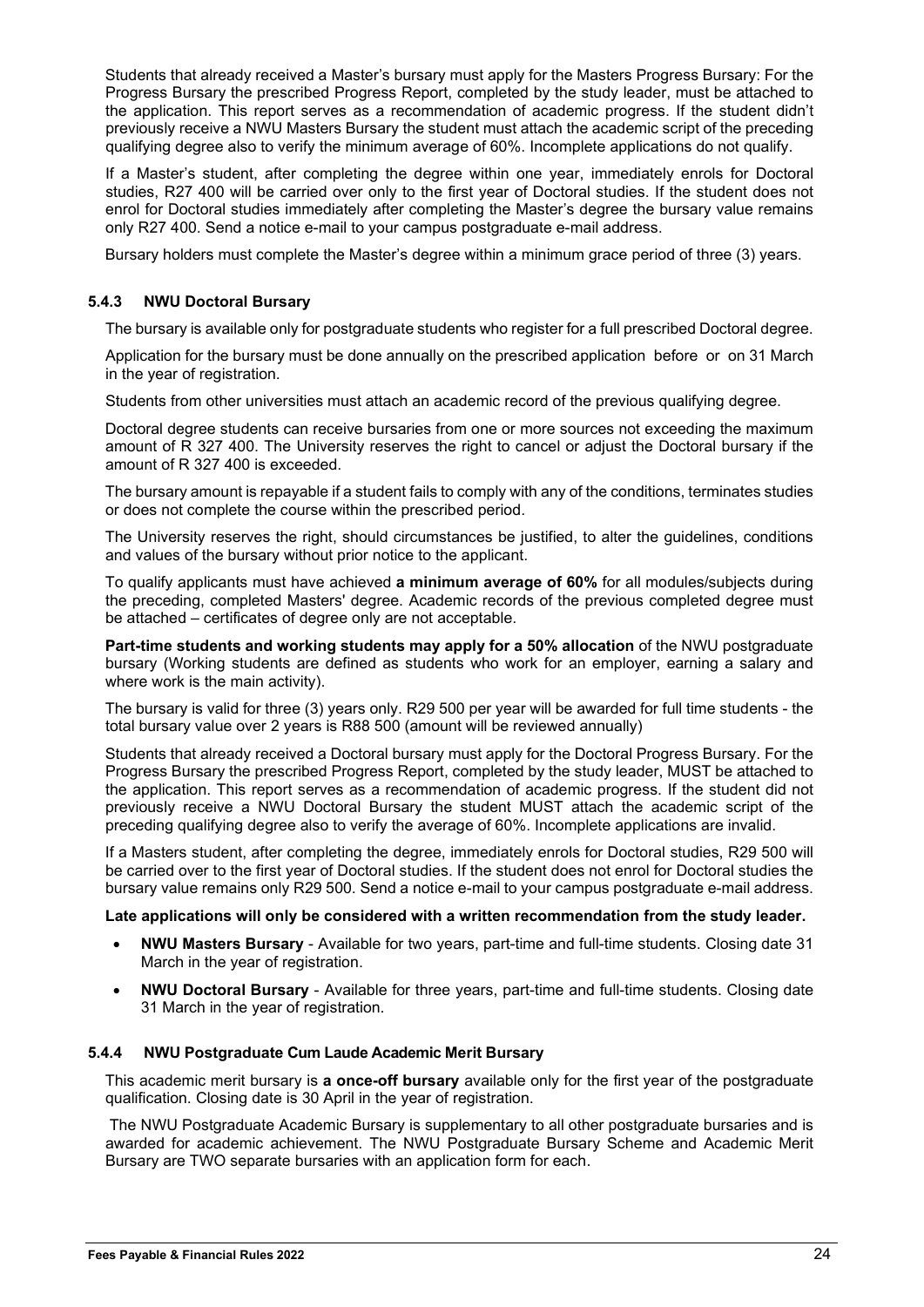**Only students from other Universities MUST apply online** and attach documents of the previous qualifying degree. This bursary for students from other Universities is not calculated and awarded automatically.

NWU students don't apply online. This bursary is automatically calculated and awarded to students that meet the required conditions as stipulated.

Full-Time and Part-Time students can apply. The bursary is available only to students who register for a first, full prescribed postgraduate Masters/Doctoral course unit. Students registered for occasional studies do not qualify. The bursary will be awarded only once in the first year of the postgraduate course unit.

The bursary amount is repayable if a student fails to comply with any of the conditions, terminates studies or does not complete the course within the prescribed period stipulated for the NWU Postgraduate Bursary Scheme.

The University reserves the right, should circumstances be justified, to alter the guidelines, conditions and values of the bursary without prior notice to the applicant.

To qualify applicants must have passed the preceding degree with Cum Laude according to the A-Rules of the university. The applicants must have achieved **a minimum average of 75%** for all final subjects/modules during the preceding, completed degree. Academic records of the previous qualifying degree will be taken into consideration when calculating the average. Certificates only are not valid.

Bursary holders must complete the postgraduate degree within the minimum grace period stipulated by the NWU Postgraduate Bursary Scheme.

| <b>Cum Laude Academic Merit bursary value</b> |                      |  |
|-----------------------------------------------|----------------------|--|
| Average %                                     | <b>Bursary value</b> |  |
| 75 - 100                                      | R 5 000              |  |

Submit applications forms as soon as possible for timely qualification.

Contact information for postgraduate financial support/enquiries or to see bursary terms and conditions:

#### **Webpage**: [NWU Postgraduate Bursary Scheme](http://studies.nwu.ac.za/financial-support-services/nwu-postgraduate-bursary-scheme)

| E-mail address: | Mahikeng:       | MC-PostGradBurs@nwu.ac.za  |  |
|-----------------|-----------------|----------------------------|--|
|                 | Potchefstroom:  | PUK-PostGradBurs@nwu.ac.za |  |
|                 | Vanderbijlpark: | VC-PostGradBurs@nwu.ac.za  |  |

#### <span id="page-25-0"></span>**5.5 RESEARCH BURSARIES FOR POSTGRADUATE STUDENTS**

National Research Foundation (NRF) related bursaries are administrated by the Research Office:

#### **NRF Pre-Award Queries**

Contact: [26720019@nwu.ac.za](mailto:26720019@nwu.ac.za) or [34421025@nwu.ac.za](mailto:34421025@nwu.ac.za)

#### **NRF Post-Award Queries**

NRF Scholarships Contact: [heide.goedhals@nwu.ac.za](mailto:heide.goedhals@nwu.ac.za)

NRF Related Payments Contact: Johann.duPlessis@nwu.ac.za

#### <span id="page-25-1"></span>**5.6 BURSARIES FROM INSTITUTIONS OUTSIDE THE UNIVERSITY (EXTERNAL BURSARIES)**

If a student's studies are financed by way of a bursary from an institution outside the University, written proof thereof must be submitted annually during registration to Student Accounts. The bursary agreement is between the student and the bursary institution and contracts need to be finalized with registration. The written proof should reflect the breakdown of fees to be utilised as well as the date of payments to be made.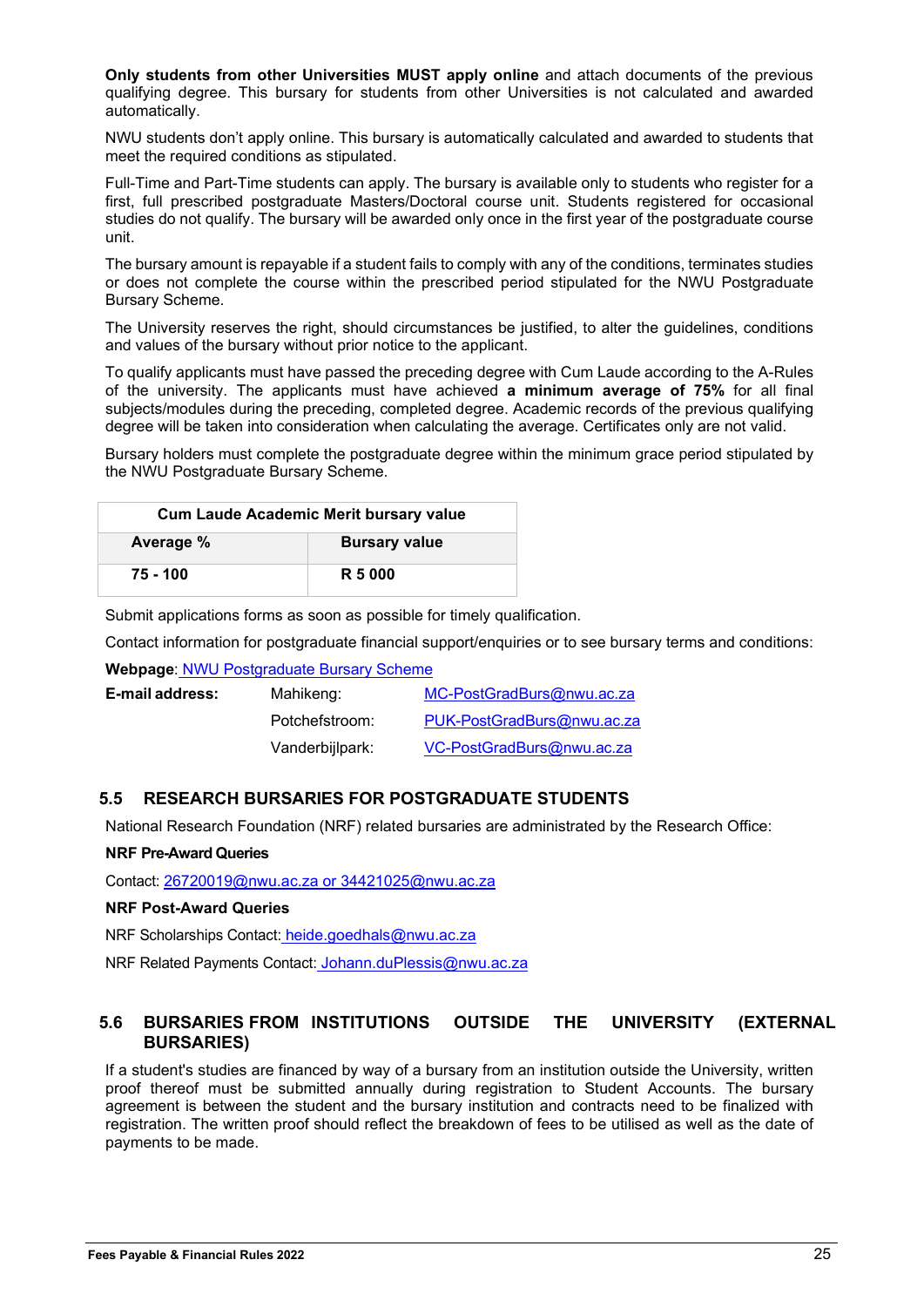### <span id="page-26-0"></span>**5.7 NSFAS LOAN/BURSARY SCHEME**

The NSFAS Loan/Bursary Scheme is to provide financial support to students with academic potential and financial need - South African citizens only. The scheme is available to all full-time undergraduate students who comply with specific requirements according to NSFAS rules.

All applications will be administrated **only by NSFAS**. Online applications will be available on the NSFAS webpage from 2 November 2021 to 7 January 2022. No hard copies or late applications will be accepted by NSFAS.

Only prospective students and new senior students need to adhere to above dates. Contact information for NSFAS support/enquiries or to read the terms and conditions:

**Webpage**: [www.nsfas.org.za](http://www.nsfas.org.za/) **E-mail address:** [info@nsfas.org.za](mailto:info@nsfas.org.za) **Share Call: 0860 067 327**

In the event where the funding status of a student is changed by NSFAS for eligible reasons, the student will be liable for the outstanding balance on the student account (including all allowances and rent already paid out to the student and service provider of private accommodation).

#### <span id="page-26-1"></span>**5.7.1 Acknowledgement of Debt (AOD) document**

Where an approved NSFAS student has an outstanding balance on the student account upon registration, the outstanding balance is due to one or more of the following reasons:

- Outstanding payments from NSFAS of the previous year(s)
- Legitimate charges on the student account that will not be covered by NSFAS such as charges for second exam opportunities etc.
- Outstanding balance for the year(s) in which the student was not funded by NSFAS and will not be covered by NSFAS

 The student will be requested to sign the AOD form. Only upon receipt of the signed document, the student will be financially cleared to register.

By signing the AOD, the student acknowledge that he/she is liable for debt that will not be covered by NSFAS. The student will not be allowed to participate in the graduation ceremonies on completion of his/her studies if the above balances are not settled in full 72 hours prior to the ceremony. The student will also not receive his/her graduation certificate or diploma.

However, the university still reserves the right to require a payment before the student will be allowed to register.

#### <span id="page-26-2"></span>**5.8 FUNZA LUSHAKA TEACHING BURSARY**

The Funza Lushaka education bursary provides financial support to students with academic potential and a commitment to undertaking professional teaching education. After qualifying, the students have a contractual obligation and must enter the service of the Department of Education in a departmental post at a provincial school for each year the bursary was awarded. The bursary is available for priority area specialization subjects – see terms and conditions.

Online applications will be available on the Funza Lushaka webpage from 1 October 2021.

#### **Re-applications close on 29 November 2021.**

#### **New applications close on 01 February 2022.**

Contact information for Funza Lushaka bursary support/enquiries or to see terms and conditions:

**Webpage**: [http://www.funzalushaka.doe.gov.za](http://www.funzalushaka.doe.gov.za/)

**Tel:** (012) 357 3000

#### <span id="page-26-3"></span>**5.9 GENERAL**

#### **The bursaries and bursary-loans that are awarded and administrated by the University are utilised firstly for redeeming tuition and residence fees.**

The University reserves the right to add, withdraw or change awards without prior notice, and direct costs, as determined by the University from time to time, are payable upon the signing of the relevant bursary documentation.